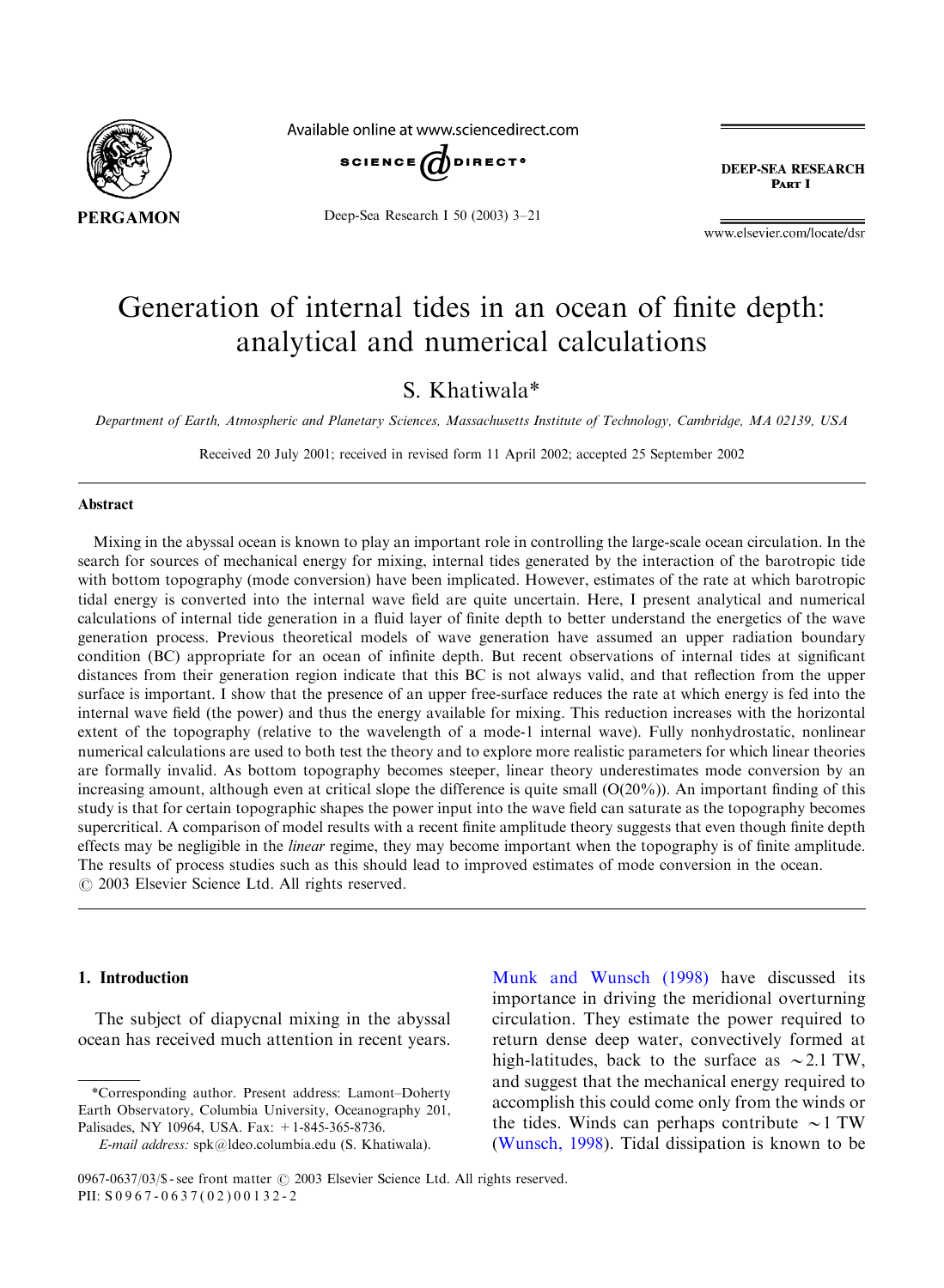$\sim$  3.7 TW (2.5 TW from the semi-diurnal tide,  $M<sub>2</sub>$ ), but much of this dissipation has traditionally been viewed as taking place in the bottom boundary layers of marginal seas (see [Munk,](#page-18-0) [1997,](#page-18-0) for a review). The [Munk and Wunsch](#page-18-0) [\(1998\)](#page-18-0) estimate implies an average diapycnal diffusivity,  $\kappa$ , of about  $10^{-4}$  m<sup>2</sup> s<sup>-1</sup> which has been difficult to reconcile observationally; measurements of the internal wave field (an important source of energy for mixing) imply a diffusivity of  $O(10^{-5} \text{ m}^2 \text{ s}^{-1})$ . However, recent observations by [Polzin et al. \(1997\)](#page-18-0) and [Ledwell et al. \(2000\)](#page-18-0) based on measurements of microstructure and tracer dispersion convincingly show that diapycnal mixing (and the implied diffusivity) is strongly enhanced over rough bottom topography. They proposed that the enhanced mixing above rough topography was associated with conversion of barotropic tidal energy into baroclinic tidal energy (termed ''mode conversion'' by [Munk and](#page-18-0) [Wunsch, 1998\)](#page-18-0), and the subsequent instability of the waves leading to breaking. These results are supported by more indirect inferences based on comparing numerical simulations of the barotropic tide with altimeter observations of sea-surface height [\(Egbert and Ray, 2000;](#page-18-0) [Jayne and St.](#page-18-0) [Laurent, 2001\)](#page-18-0), suggesting that about 30% of tidal dissipation ( $\sim$  1 TW) takes place in the open ocean. However, since we do not have reliable estimates of the rate at which tidal energy is converted into the internal wave field, it is not clear to what extent the mechanism of mode conversion can contribute to the required dissipation of 2.1 TW.

In this paper, I examine the problem of internal wave generation by the interaction of an oscillating barotropic tidal flow with bottom topography in a fluid of finite depth. I focus on the energetics of the problem and present analytical expressions for the rate at which energy is input to the internal wave field (power). The power is related to the horizontal flux of energy away from the generation site and is a measure of the energy available for mixing. The theoretical predictions are tested against explicit numerical calculations of the wave generation process in a nonhydrostatic, nonlinear, hydrodynamic model. The numerical calculations also allow me to examine regimes where the theory is not formally valid.

In the next section, I briefly review existing models of internal tide generation.

# 2. Wave generation models

A number of analytical models of internal tide generation exist. These models, which are all linear in the dynamics, have been used to predict the energy input into the internal tides by a barotropic tide interacting with bottom topography. For conditions when the steepness parameter,  $\varepsilon$ , defined as the ratio of the topographic slope to the ray slope (see Section 4.2), is less than one (subcritical topography), models based on ray tracing such as those developed by [Baines \(1973,](#page-18-0) [1982\)](#page-18-0) are available. These models, which are difficult to apply except for special topographic shapes, do not include advection by the background flow, but impose the bottom boundary condition (BC) at  $z = h(x)$ .

When  $\varepsilon$  is much less than 1, [Bell's \(1975a, 1975b\)](#page-18-0) analysis has been widely applied (for e.g., [St.](#page-18-0) [Laurent and Garrett, 2002](#page-18-0); [Polzin,](#page-18-0) submitted for publication). Bell's model linearizes the bottom condition by applying it at  $z = 0$  rather than at the bottom topography  $z = h(x)$ . The theory can be applied to arbitrary bottom topography. A crucial element of this model is the inclusion of advection by the background flow, which, as discussed in detail by [Polzin](#page-18-0) (submitted for publication), is important for any realistic characterization of dissipation. Essentially, mid-ocean ridge bathymetry can be described as fractal, that is, the topographic slope variance is unbounded as smaller and smaller scales are included in the slope estimate. Polzin argues that a model which neglects advection will predict a large, small-scale response (the shear spectrum is "blue"). As a consequence, the integrated (over all wavenumbers) vertical shear and energy are both infinite. In contrast, incorporating the effect of advection has the effect of maintaining a finite shear variance at high horizontal wavenumbers, with associated implications for studies of mixing where an accurate specification of the vertical shear in the wave field is essential.

The wave generation model to be presented below is in part based on the work of [Bell \(1975a\)](#page-18-0).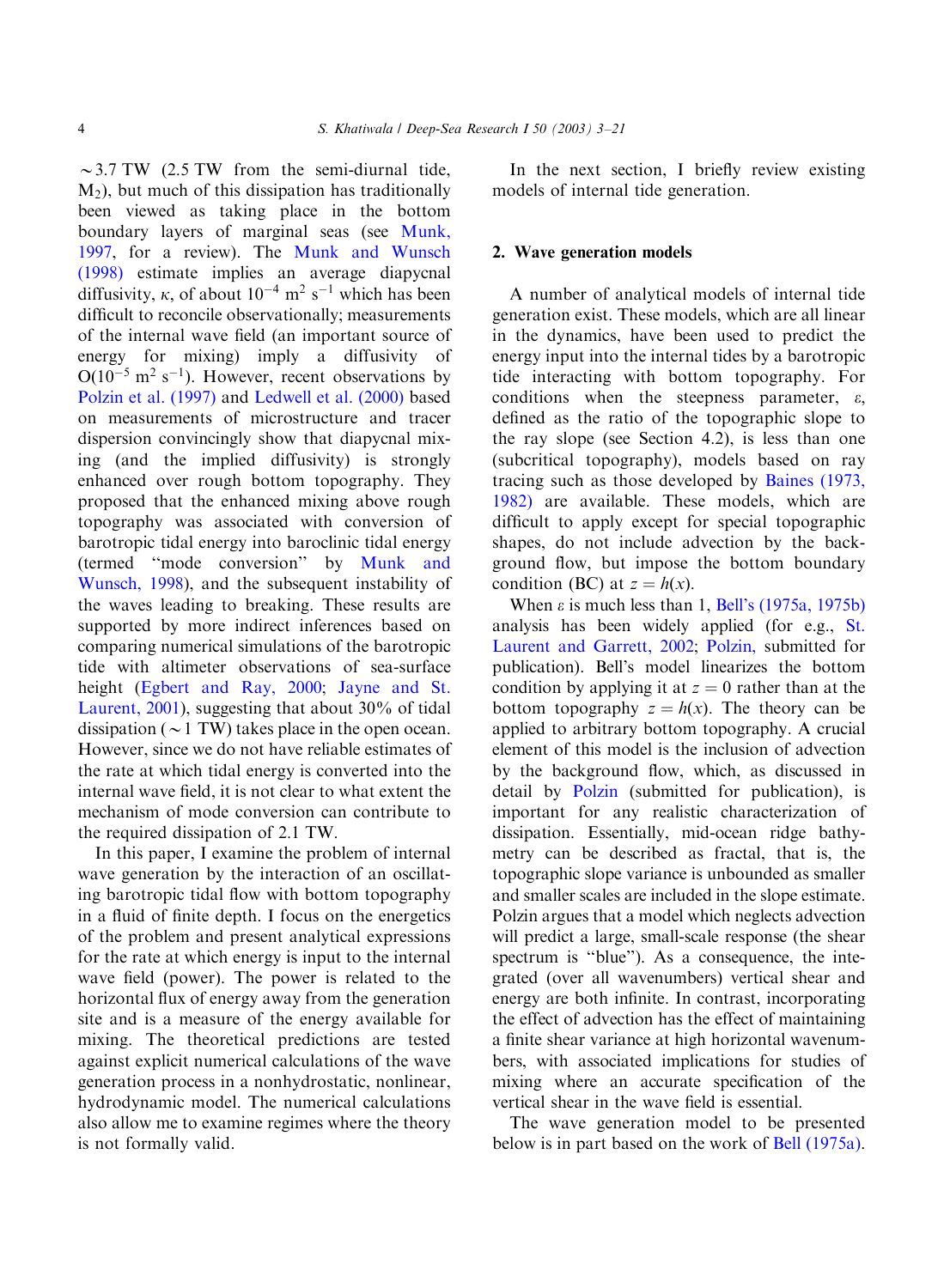S. Khatiwala / Deep-Sea Research I 50 (2003) 3–21 5

My analysis too is applicable to ''weak'' topography  $(\varepsilon \ll 1)$ , but with an important modification. Bell's theory is applicable for a fluid of infinite depth in which energy input at the bottom can radiate upward. [Bell \(1975b\)](#page-18-0) argued that an upper radiation condition was justified because most of the energy traveling upward would be dissipated through various processes, including shear instability and wave–wave interactions (which transfer energy to smaller scales). In the ocean, however, it is not clear what fraction of the internal wave energy generated at the ocean bottom survives to reflect off the free-surface or for that matter make multiple reflections between the bottom and surface. For instance, [St. Laurent](#page-18-0) [and Garrett \(2002\)](#page-18-0) have suggested that the Richardson number of the internal tide is not small enough to cause shear instability. Furthermore, they contend that the time scale for wave– wave interaction is long relative to the propagation time of the internal tide. Citing the work of [Ray](#page-18-0) [and Mitchum \(1996\),](#page-18-0) who observed low-mode internal tides at distances of  $O(1000 \text{ km})$  from their generation site (the Hawaiian Ridge), they conclude that dissipation is small enough for the energy to undergo reflections from the free-surface and the bottom. [Dushaw et al. \(1995\)](#page-18-0) have also found a significant internal tide signal in reciprocal acoustic transmissions approximately 2000 km north of the Hawaiian Islands. According to them the likely source of these internal tides is the Hawaiian Ridge. Thus, there is compelling evidence to suggest that a radiation condition may not be the appropriate upper BC, so in contrast to Bell, I will impose an upper rigid lid BC. An important goal of this paper is to explore the consequences of this upper rigid-lid BC for mode conversion. As will be shown below, this simple change in BC not only makes the problem mathematically more complex, but drastically alters the energetics of the wave generation process. In particular, the inclusion of an upper reflecting surface can greatly reduce, relative to the infinite-depth solution, the power input to the wave field and thus the energy available for mixing. It is thus not only of theoretical interest to inquire into the effect of such a BC on the wave generation process, but the results are also potentially very relevant to quantifying tidal dissipation in the ocean via mode conversion.

Two other studies that treat the finite-depth case should be mentioned. [Hibiya \(1986\)](#page-18-0) has examined the transient problem of internal waves generated by flow over topography of an impulsively started mean flow in a fluid of finite depth, but the mathematical formulation of the problem as well as the results and focus of that paper are fundamentally very different from the present work. In particular, [Hibiya \(1986\)](#page-18-0) does not consider the steady state response to an oscillating tidal mean flow or the energetics of the wave generation process as is done here. After the present study was completed, I became aware of a recent paper by [Llewellyn Smith and Young \(2002\)](#page-18-0) submitted for publication. They too present an analytical treatment of the problem of internal tide generation in a fluid of finite depth (although their mathematical approach is quite different), and highlight the role of an upper BC in reducing barotropic to baroclinic mode conversion. Unlike the present study, however, they do not compare their results with numerical calculations.

Some of the results to be presented here can be anticipated from the simpler theory of lee waves, which is briefly reviewed in the next section.

# 3. Steady background flow

It is useful to begin with the problem of internal gravity waves generated by a steady mean flow over topography. I will use this mathematically simpler and better known setting of lee wave generation to illustrate how different the wave generation problem is in the presence of an upper "rigid lid" BC (as would be appropriate for a fluid layer of finite depth) compared with the situation when an upper "radiation" condition is imposed (as in an infinitely deep fluid layer). Analytic solutions will be derived for both periodic and arbitrary topography.

# 3.1. Periodic topography

Consider a steady, background flow, U, over periodic topography,  $h(x) = h_0 \cos kx$  ([Fig. 1\)](#page-3-0). For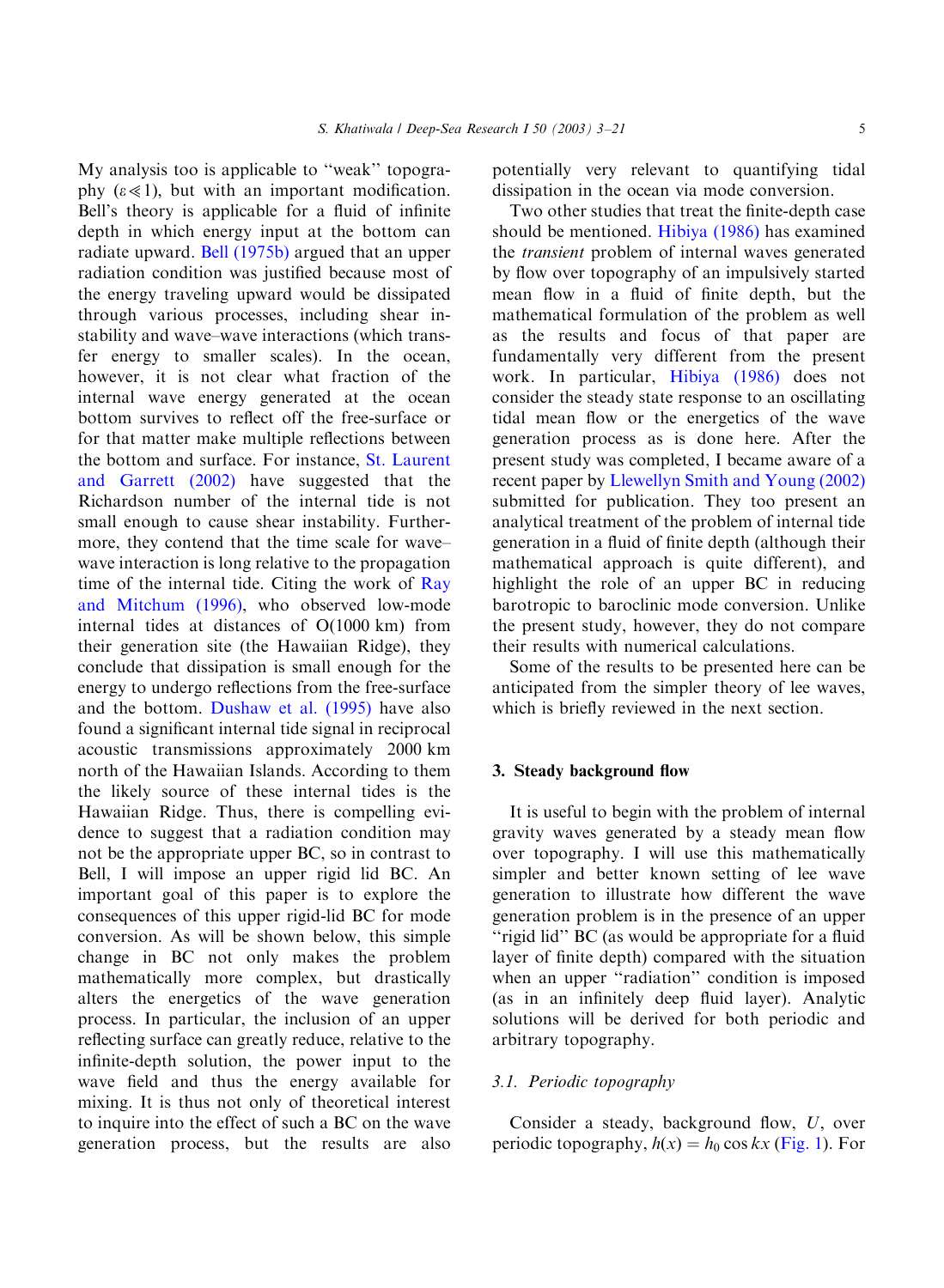<span id="page-3-0"></span>

Fig. 1. Schematic used to illustrate the situation being modeled and to establish notation.

two-dimensional  $(x, z)$  disturbances, the linearized equations for momentum and buoyancy can be combined to form a single equation for vorticity,

$$
\nabla^2 \psi + \frac{N^2}{U^2} \psi = 0, \tag{1}
$$

where  $N$  is the (constant) buoyancy frequency, and the streamfunction,  $\psi$ , is defined by

$$
u' = -\partial \psi / \partial z, \quad w' = \partial \psi / \partial x.
$$

 $u'$  and  $w'$  are the horizontal and vertical velocity components of the disturbance. For now we ignore the influence of rotation. The lower BC, applied in the linear theory at  $z = 0$ , is

$$
w'(x, z = 0) = U \frac{\partial h}{\partial x}
$$
  
\n
$$
\Rightarrow \psi(x, z = 0) = Uh(x).
$$
 (2)

Substituting a separable solution of the form

 $\psi(x, z) = \hat{\psi}(z) e^{ikx}$ 

(where the real part is implied) into Eq. (1) gives

$$
\frac{\mathrm{d}^2\hat{\psi}}{\mathrm{d}z^2} + \left(\frac{N^2}{U^2} - k^2\right)\hat{\psi} = 0.
$$
\n(3)

The bottom BC, Eq. (2), becomes  $\hat{\psi}(0) = Uh_0$ . We now contrast the two situations of interest.

Case I: Upper radiation boundary condition. Depending on the values of  $N$  and  $U$  there are two possibilities. When  $\mu^2 \equiv k^2 - N^2/U^2 > 0$ , the medium cannot sustain internal waves (the intrinsic frequency,  $Uk$ , is larger than  $N$ ). The appropriate upper BC is that the disturbance

decays with height which then gives

$$
\psi = Uh_0 e^{-\mu z} \cos kx, \quad \mu = \left(k^2 - \frac{N^2}{U^2}\right)^{1/2}.
$$
 (4)

From the momentum equation, the perturbation pressure,  $p'$ , is given by

$$
p' = \rho_0 U \partial \psi / \partial z. \tag{5}
$$

Eq. (4) then implies that the lows and highs of the perturbation pressure coincide with the troughs and crests of the topography and thus the force per unit area on the topography

$$
F = \frac{k}{2\pi} \int_0^{2\pi/k} p'(x, z = 0) \frac{dh}{dx} dx
$$
 (6)

vanishes. Note that there is an equal and opposite force exerted on the fluid (the drag) which, here, is also zero. Equivalently, the vertical velocity,  $w'$ , is 90 $^{\circ}$  out of phase with p', and so the vertical energy flux  $\overline{p'w'} = \rho_0 U \overline{\psi_x \psi_z} = 0$  (where overbars represent a horizontal average over a wavelength  $2\pi/k$ .

When  $\mu^2 \equiv N^2/U^2 - k^2 > 0$ , Eq. (3) admits wave solutions of the form  $\hat{\psi} \sim \exp i \mu^{\pm} z$ , where wave solutions of the form  $\psi$  explite 2, where must then be imposed to pick the correct solution, i.e., the energy flux is required to be outward as  $z \to \infty$  ( $\overline{p'w'} > 0$ ). This condition can be shown to be equivalent to the requirement sgn  $\mu = \text{sgn } k$ . Assuming  $k > 0$ , the solution is then

$$
\psi = Uh_0 \cos(kx + \mu^+ z).
$$

The pressure field is now such that there is a net force (Eq. (6)) exerted on the topography given by  $F = \frac{1}{2} \rho_0 U^2 h_0^2 \mu^+ k > 0.$ 

The rate at which work is done on the fluid is simply  $-FU(\leq 0)$ , i.e., energy is removed from the background flow at lower levels to generate internal waves. The internal waves radiate this energy upward at a rate per unit area

$$
\overline{p'w'} = \frac{1}{2} \rho_0 U^3 h_0^2 k \sqrt{N^2 / U^2 - k^2}.
$$

Case II: Upper rigid lid boundary condition. In the presence of an upper rigid lid, the BC at  $z = H$ is

$$
w'(x, z = H) = 0
$$
  
\n
$$
\Rightarrow \hat{\psi}(H) = 0.
$$
 (7)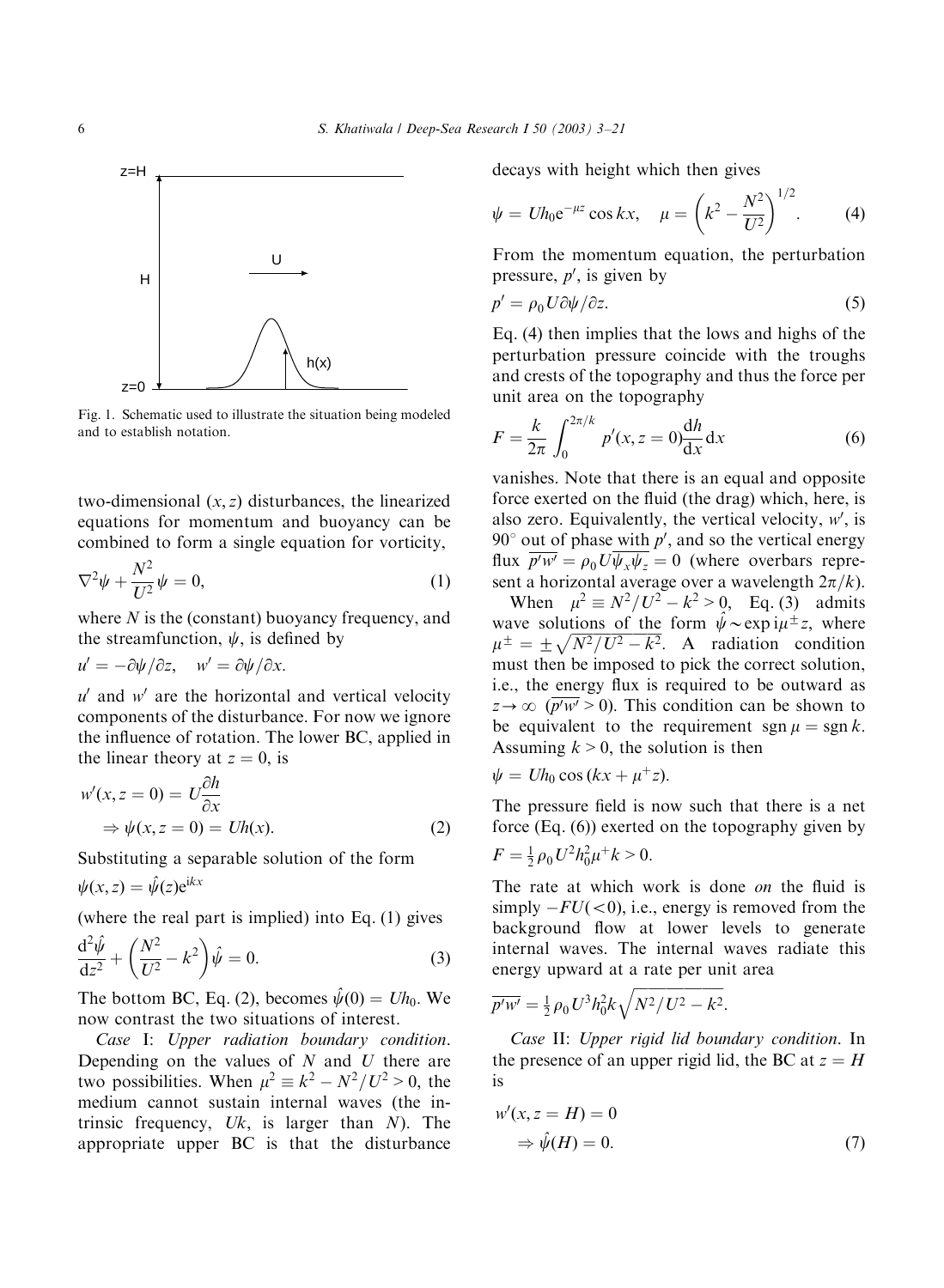The solution is then  $\psi = \hat{\psi} \cos kx$  with

$$
\hat{\psi} = \begin{cases} Uh_0 \frac{\sinh \mu (H - z)}{\sinh \mu H}, & \text{if } \mu^2 \equiv k^2 - \frac{N^2}{U^2} > 0 \\ Uh_0 \frac{\sin \mu (H - z)}{\sin \mu H}, & \text{if } \mu^2 \equiv \frac{N^2}{U^2} - k^2 > 0. \end{cases}
$$

Eqs. (5) and (6) then imply that the drag is once again zero. The presence of an upper reflecting boundary (and a periodic topography) traps the energy in the vertical. This establishes a pressure field resulting in zero net force on the topography; in steady state, and in this inviscid system, no energy is converted from the mean flow into internal waves. This absence of wave drag when an upper reflecting condition is imposed is in sharp contrast to the presence of drag when an upper radiation condition is imposed.

# 3.2. Arbitrary topography

Let us now examine the problem of internal wave generation by a steady background flow over arbitrary topography,  $h(x)$  [\(Fig. 1\)](#page-3-0). The infinitedepth solution is simply a superposition (over all wavenumbers,  $k$ ) of the solutions derived above for periodic topography and will not be discussed further. The finite-depth case is more interesting. Introducing the Fourier transform,

$$
\hat{f}(k) = \int_{-\infty}^{\infty} f(x) e^{-ikx} dx,
$$
\n(8)

the solution to Eq.  $(1)$  with BC Eqs.  $(2)$  and  $(7)$  is

$$
\psi = \frac{1}{2\pi} \int_{-\infty}^{\infty} \hat{\psi}(k, z) e^{ikx} dk,
$$

where

$$
\hat{\psi}(k, z) =
$$
\n
$$
\begin{cases}\nU\hat{h}(k) \frac{\sinh \mu(H - z)}{\sinh \mu(k)H}, & \text{if } \mu^2 \equiv k^2 - \frac{N^2}{U^2} > 0 \\
U\hat{h}(k) \frac{\sin \mu(H - z)}{\sin \mu(k)H}, & \text{if } \mu^2 \equiv \frac{N^2}{U^2} - k^2 > 0.\n\end{cases}
$$
\n(9)

Invoking the two function version of Parseval's theorem, the net force on the topography can be written as

$$
F = \int_{-\infty}^{\infty} p'(z=0) \frac{dh}{dx} dx
$$
  
= 
$$
\frac{1}{2\pi} \int_{-\infty}^{\infty} (ik\hat{h})^* \hat{p}' dk,
$$
 (10)

where \* denotes complex conjugation. From Eq. (5) it follows that

$$
F \approx \frac{\mathrm{i}\rho_0 U^2}{2\pi} \int_{-\infty}^{\infty} |\hat{h}(k)|^2 \mu(k) k \frac{\cos \mu(k) H}{\sin \mu(k) H} \,\mathrm{d}k. \tag{11}
$$

The integrand in Eq. (11) has singularities when the condition  $\mu(k)H = j\pi$  (j an integer) is met. This condition implies that the poles of the integrand are located at  $k = \pm k_i$ ,

$$
k_j \equiv \left(\frac{N^2}{U^2} - \frac{j^2 \pi^2}{H^2}\right)^{1/2}, \quad j = 1, 2, \dots \tag{12}
$$

The ''resonant'' values of the vertical wave number  $\mu = i\pi/H$  correspond to the normal modes of a resting layer of fluid with a flat bottom (e.g., [Gill,](#page-18-0) [1982\)](#page-18-0). Consideration of the initial value problem [McIntyre, 1972;](#page-18-0) [Baines, 1995\)](#page-18-0) (or equivalently addition of friction to the steady problem; see below) shows that the contour of integration must be indented below the poles and, by Jordan's lemma (e.g., [Carrier et al., 1966](#page-18-0)), closed in the upper half of the complex  $k$ -plane. By Cauchy's residue theorem we have

$$
F = 2\pi \mathrm{i} \sum \text{residues enclosed.}
$$

Evaluating the residues by Taylor expanding the denominator of Eq. (9) about  $k = \pm k_i$ , the drag is found to be

$$
F = 2 \frac{\rho_0 U^2}{H^3} \sum_{j=1}^{j_{\text{max}}} j^2 \pi^2 |\hat{h}(k_j)|^2,
$$

where  $j_{\rm max}$  is the largest integer less than  $NH/U\pi$ (an inverse Froude number). It is important to note that all the contributions to the force and hence the energy flux into the wave field  $(FU)$ come from the ''resonant'' wavenumbers given by Eq. (12). As will be shown in the next section, this is also the case for an oscillating background flow.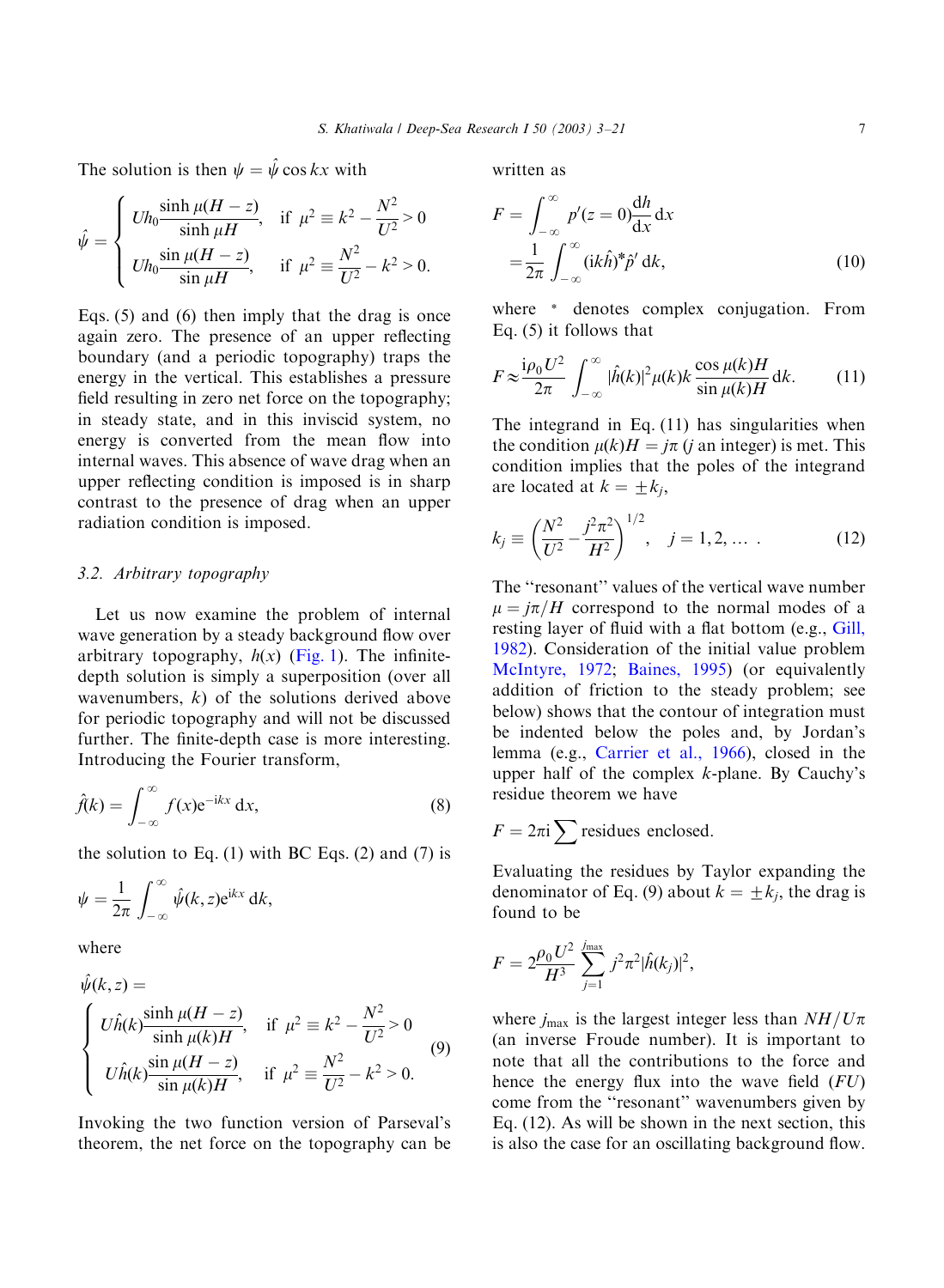# <span id="page-5-0"></span>4. Oscillating background flow

The simple analytic solutions for a steady mean flow discussed above clearly illustrate the impact of an upper BC on the energetics of the wave field. In this section, we will examine the more complex problem of internal wave generation by the interaction of an oscillating background flow (the barotropic tide) with bottom topography in the presence of rotation. The resulting internal tide radiates energy away from the topography and into the ocean interior. I will present solutions for this energy flux by computing the rate at which energy is converted from the oscillating background flow into internal waves in a fluid of finite depth. As mentioned above, [Bell \(1975a\)](#page-18-0) has derived solutions for a fluid of infinite depth, and while my derivation is based in part on that earlier work, the presence of an upper reflecting surface fundamentally changes the nature of the solutions.

## 4.1. Basic solution

Consider small perturbations about a background flow  $U(t) = U_0 \cos \omega_0 t$  (Fig. 2) on an  $f$ -plane in a uniformly stratified fluid of mean depth  $H$ . The linearized equations of motion for small perturbations from the background flow are

$$
\mathscr{D}u'-fv'=-\frac{1}{\rho_0}\frac{\partial p'}{\partial x}-ru',
$$



Fig. 2. Schematic to illustrate the generation of internal waves by an oscillating flow and the subsequent propagation of wave energy.

$$
\mathcal{D}v' + fu' = -\frac{1}{\rho_0} \frac{\partial p'}{\partial y} - rv',
$$

$$
\mathcal{D}w' = -\frac{1}{\rho_0} \frac{\partial p'}{\partial z} - b - rw',
$$

where  $u', v'$ , and w' are the zonal, meridional, and vertical components of the wave velocity,  $b$  is the buoyancy, f is the (constant) Coriolis parameter, and  $r$  is an inverse time scale for damping. The operator  $\mathscr{D}$  is defined by

$$
\mathcal{D} = \frac{\partial}{\partial t} + U(t) \frac{\partial}{\partial x}.
$$
\n(13)

The buoyancy *b* is governed by

$$
\mathscr{D}b=N^2w'.
$$

In this study, I am treating only the twodimensional situation, and will henceforth assume there is no y-dependence, that is,  $\partial/\partial y \equiv 0$ . (Since the topography is a function only of  $x$ , if the flow is initially y-independent, it will remain so. Furthermore, there is no inconsistency between assuming y independence and including rotation  $(v'$  is *not* zero).) The continuity equation then becomes

$$
\frac{\partial u'}{\partial x} + \frac{\partial w'}{\partial z} = 0.
$$

The presence of dissipation in the momentum equations requires further explanation. As we will see, dissipative terms are introduced for purely mathematical reasons (to evaluate certain Fourier integrals). This is a standard mathematical expedient frequently invoked in many wave problems (e.g., [Carrier et al., 1966\)](#page-18-0). Indeed, the specific form of the dissipation (linear drag here) is immaterial, since we are interested in an inviscid theory, and the damping coefficient will eventually be set to zero.

In a frame of reference moving with the background flow, the governing equation for the vertical velocity,  $W'(\xi, z, t)$ , as observed in the moving frame, is

$$
\frac{\partial^2}{\partial t^2} \nabla^2 W' + f^2 \frac{\partial^2 W'}{\partial z^2} \n+ N^2 \frac{\partial^2 W'}{\partial \xi^2} + r \frac{\partial}{\partial t} \nabla^2 W' = 0,
$$
\n(14)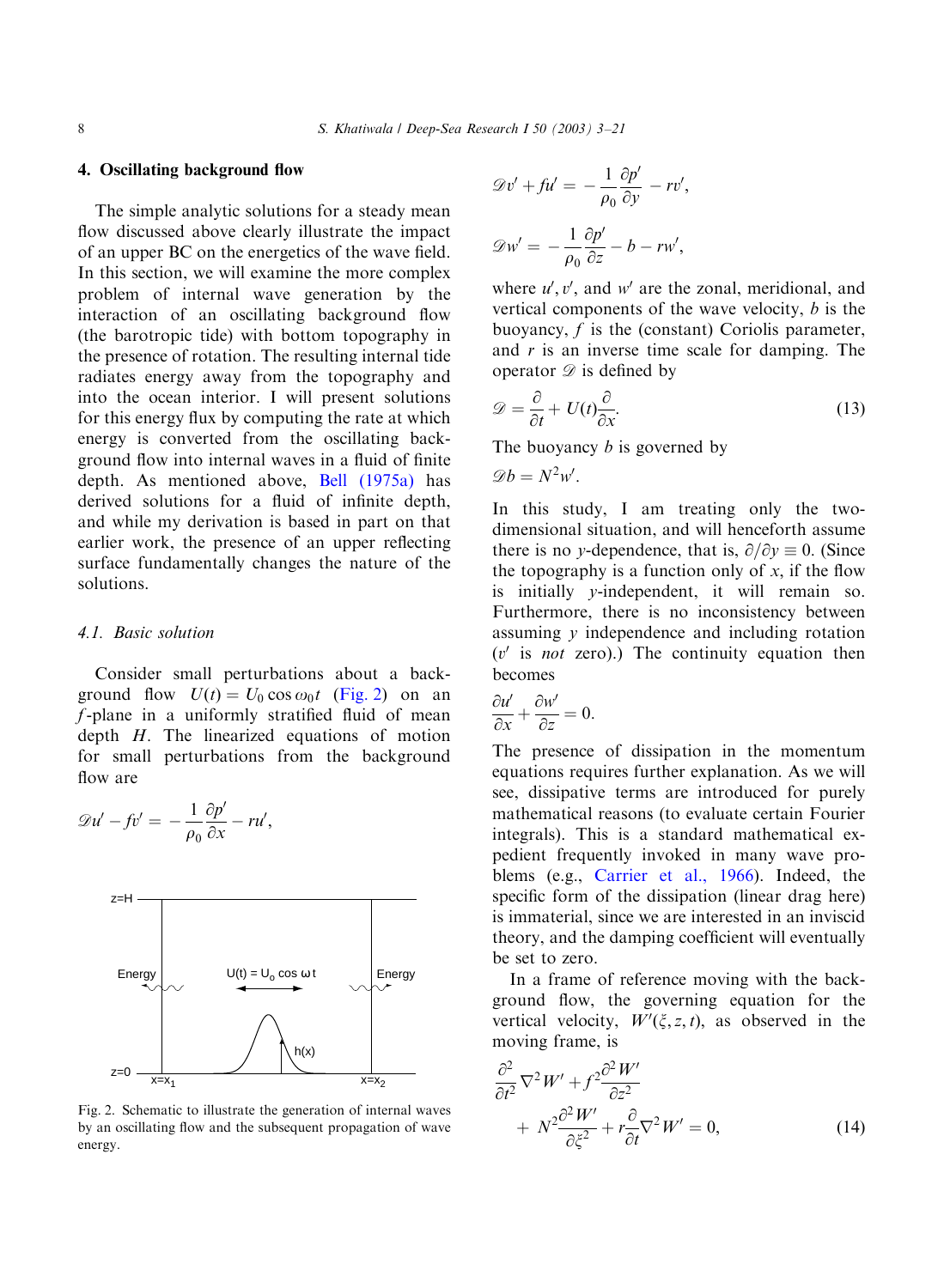where  $\xi$  is the horizontal coordinate in the moving frame defined by

$$
\zeta(x,t) = x - \int_0^t U_0 \cos \omega_0 t' dt'
$$
  
=  $x - \frac{U_0}{\omega_0} \sin \omega_0 t.$  (15)

The linearized lower BC on  $W'$  is

$$
W'(\xi, z = 0, t) = \frac{\partial h'}{\partial t},\tag{16}
$$

where  $h'(\xi, t)$  is the height of the topography in the moving frame. The Fourier transform of  $W'$  is defined as

$$
\tilde{w}(k, z, t) = \int_{-\infty}^{\infty} W'(\xi, z, t) e^{-ik\xi} d\xi.
$$

The lower BC (Eq. (16)) implies

$$
\tilde{w}(k,0,t) = \hat{h}(k) \sum_{n=-\infty}^{\infty} in\omega_0 J_n\left(\frac{U_0 k}{\omega_0}\right) e^{in\omega_0 t}, \qquad (17)
$$

where  $\hat{h}(k)$  is the Fourier transform of the topography  $h(x)$  and I have made use of the relation [\(Watson, 1966](#page-18-0))

$$
e^{iz \sin \theta} = \sum_{n=-\infty}^{\infty} J_n(z) e^{in\theta},
$$

where  $J_n$  is a Bessel function of order *n*. Following [Bell \(1975a\)](#page-18-0), the BC Eq. (17) motivates us to seek a series solution of the form

$$
\tilde{w}(k, z, t) = \hat{h}(k) \sum_{n=-\infty}^{\infty} \tilde{W}_n(k, z) J_n\left(\frac{U_0 k}{\omega_0}\right) e^{in\omega_0 t}.
$$
 (18)

Fourier transforming Eq. (14) and substituting Eq.  $(18)$  we find

$$
\frac{\mathrm{d}^2 \tilde{W}_n}{\mathrm{d}z^2} + k^2 \left[ \frac{N^2 - n^2 \omega_0^2 + \mathrm{i}rn\omega_0}{n^2 \omega_0^2 - f^2 - \mathrm{i}rn\omega_0} \right] \tilde{W}_n = 0
$$
  

$$
\tilde{W}_n(k, 0) = \mathrm{i}n\omega_0, \quad \tilde{W}_n(k, H) = 0.
$$

We will assume that  $f < \omega_0$ , which holds equatorward of about 75° latitude if  $\omega_0$  is the M<sub>2</sub> frequency. Poleward of  $75^\circ$  internal tides of this frequency are trapped. We will also restrict  $n$  to integers  $\langle n_0, \text{ where } n_0 \text{ is the maximum integer} \rangle$  $\langle N/\omega_0$ . The solution to the above equation is

$$
\tilde{W}_n(k, z) = \text{i} n \omega_0 \frac{\sin \mu_n(k)(H - z)}{\sin \mu_n(k)H},
$$

where 
$$
\mu_n(k)
$$
 is defined by  
\n
$$
\mu_n^2 = k^2 \left[ \frac{N^2 - n^2 \omega_0^2 + i r n \omega_0}{n^2 \omega_0^2 - f^2 - i r n \omega_0} \right].
$$

In the limit  $r \rightarrow 0$  we wish to recover the positive root of  $\mu_n$ , and we therefore define  $\mu_n$  as

$$
\mu_n(k) \equiv \text{sgn}(\text{Re } k) k \left[ \frac{N^2 - n^2 \omega_0^2 + \text{i} r n \omega_0}{n^2 \omega_0^2 - f^2 - \text{i} r n \omega_0} \right]^{1/2}, \quad (19)
$$

where  $k$  is now complex in general. The solution can then be written as

$$
w'(x, z, t) \approx \sum_{\substack{n=-n_0\\(n \neq 0)}}^{n_0} \int_{-\infty}^{\infty} \hat{w}_n(k) \, \mathrm{d}k,\tag{20}
$$

where

$$
\hat{w}_n(k) = \frac{1}{2\pi} \hat{h}(k) \text{in} \omega_0 \frac{\sin \mu_n (H - z)}{\sin \mu_n H} \times J_n \left( \frac{U_0 k}{\omega_0} \right) e^{\text{i}(n\omega_0 t + k\xi)} \tag{21}
$$

with  $\xi$  defined in Eq. (15). From Eq. (21) we see that the integrand in Eq. (20) has singularities in the complex  $k$ -plane. The addition of friction has moved the poles off the Re  $k$  axis along which the integration (Eq. (20)) is carried out. The poles of the integrand satisfy  $\mu_n(k)H = j\pi$   $(j = 1, 2, ...)$ , and are thus located at  $k = \pm k_{in}$ , where

$$
k_{jn} \equiv \frac{j\pi}{H} \left[ \frac{n^2 \omega_0^2 - f^2 - irn\omega_0}{N^2 - n^2 \omega_0^2 + irn\omega_0} \right]^{1/2}.
$$
 (22)

It can be shown that sgn(Im  $k_{in}$ ) = -sgn n. [Fig. 3](#page-7-0) shows the location of the poles in the complex  $k$ plane. To evaluate the Fourier integral we apply Cauchy's theorem to the contours shown in [Fig. 3](#page-7-0). As is evident from Eq. (21), when  $\xi = x (U_0/\omega_0)$  sin  $\omega_0t > 0$ , the contour must be closed in the upper half of the complex plane along the path  $C_R$  [\(Fig. 3\)](#page-7-0) so that its contribution to the integral vanishes, as  $R \rightarrow \infty$ . Similarly, when  $\xi < 0$ , the contour must be closed in the lower half of the complex plane along the path  $C_{R'}$ . For brevity only the solution for  $\xi > 0$  will be presented in detail. In that case the contour encloses poles at  $k = -k_{in}$  if  $n > 0$  and at  $k = +k_{jn}$  if  $n < 0$  [\(Fig. 3\)](#page-7-0). Defining,

$$
R_{jn}^{-} = \text{Residue}\{\hat{w}_n(k), k = -k_{jn}\},
$$
  

$$
R_{jn}^{+} = \text{Residue}\{\hat{w}_n(k), k = +k_{jn}\},
$$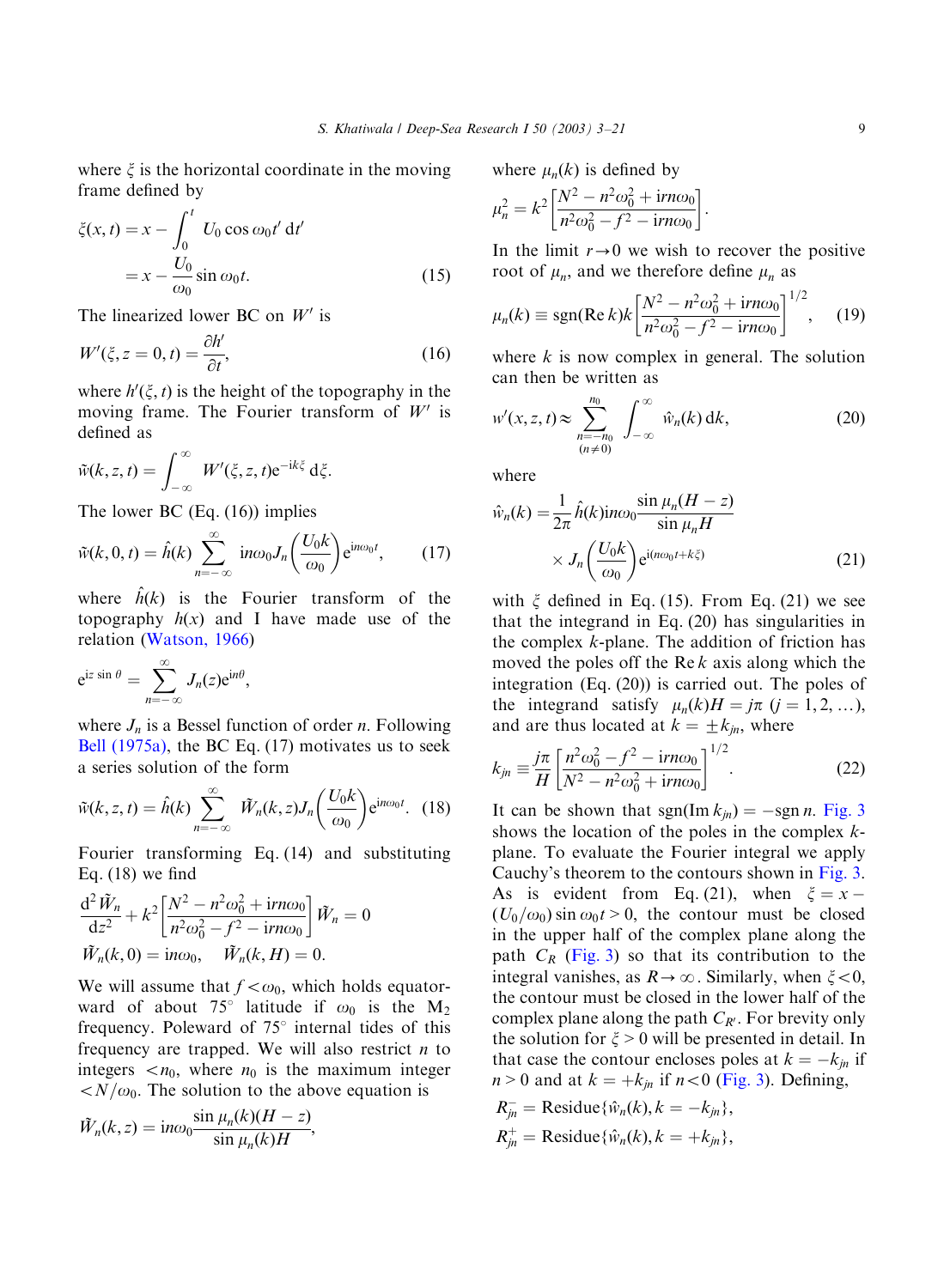<span id="page-7-0"></span>

Fig. 3. Sketch of the complex  $k$ -plane showing location of poles  $\pm k_{jn}$  ( $\bullet$ ) when  $n > 0$  (top) and when  $n < 0$  (bottom). Additionally, when  $\xi > 0$  the contour is closed in the upper part of the complex plane  $(C_R)$ , and when  $\xi < 0$  it is closed in the lower half  $(C_{R^{\prime}}).$ 

Cauchy's theorem gives

$$
w'(x, z, t) \approx 2\pi i \sum_{j=1}^{\infty} \left[ \sum_{n=1}^{n_0} R_{jn}^- + \sum_{n=-n_0}^{-1} R_{jn}^+ \right].
$$

The residues are readily evaluated by Taylor expanding the denominator in Eq. (21) about

$$
k = \pm k_{jn} \text{ to give}
$$
  
\n
$$
R_{jn}^- = \frac{k_{jn}}{2j\pi^2} \hat{h}(-k_{jn}) \text{in} \omega_0 J_n \left( \frac{-U_0 k_{jn}}{\omega_0} \right)
$$
  
\n
$$
\times \sin \frac{j\pi z}{H} e^{i(n\omega_0 t - k_{jn}\zeta)},
$$
  
\n
$$
R_{jn}^+ = -\frac{k_{jn}}{2j\pi^2} \hat{h}(k_{jn}) \text{in} \omega_0 J_n \left( \frac{U_0 k_{jn}}{\omega_0} \right)
$$
  
\n
$$
\times \sin \frac{j\pi z}{H} e^{i(n\omega_0 t + k_{jn}\zeta)}.
$$

Taking the limit  $r \rightarrow 0$  and making use of the relations [\(Watson, 1966](#page-18-0))

$$
J_{-n}(z) = (-1)^n J_n(z),
$$
  
\n
$$
J_n(-z) = (-1)^n J_n(z),
$$

the various expressions can be combined to give the vertical velocity:

$$
\xi > 0: w'(x, z, t)
$$
  
\n
$$
\approx \sum_{j=1}^{\infty} -\frac{1}{j\pi} \sum_{n=1}^{n_0} (-1)^n k_{jn} n\omega_0 J_n \left( \frac{U_0 k_{jn}}{\omega_0} \right) \sin \frac{j\pi z}{H}
$$
  
\n
$$
\times [\hat{h}(-k_{jn}) e^{i(n\omega_0 t - k_{jn}\xi)} + \hat{h}(k_{jn}) e^{-i(n\omega_0 t - k_{jn}\xi)}]
$$

$$
\xi < 0: \ w'(x, z, t) \\
\approx \sum_{j=1}^{\infty} -\frac{1}{j\pi} \sum_{n=1}^{n_0} k_{jn} n\omega_0 J_n \left( \frac{U_0 k_{jn}}{\omega_0} \right) \sin \frac{j\pi z}{H} \\
\times [\hat{h}(k_{jn}) e^{i(n\omega_0 t + k_{jn}\xi)} + \hat{h}(-k_{jn}) e^{-i(n\omega_0 t + k_{jn}\xi)}], \tag{23}
$$

where

$$
k_{jn} = \frac{j\pi}{H} \left[ \frac{n^2 \omega_0^2 - f^2}{N^2 - n^2 \omega_0^2} \right]^{1/2}.
$$
 (24)

Evidently, Eq. (23) consists of waves with a vertical modal structure propagating horizontally away from the obstacle.

#### 4.2. Conditions for validity of linear theory

A number of assumptions were made in the derivation of the linear theory. In particular we required that both u' and w' were both  $\ll U_0$ . From the bottom BC, Eq. (2),  $w' \sim U_0 h_0 k$ , where  $h_0$  and  $1/k$  are characteristic vertical and horizontal scales, respectively, of the topography. Continuity then implies that  $u'k \sim w'\mu$ , or,  $u' \sim U_0h_0\mu$ , where  $\mu$ is a characteristic vertical wavenumber of the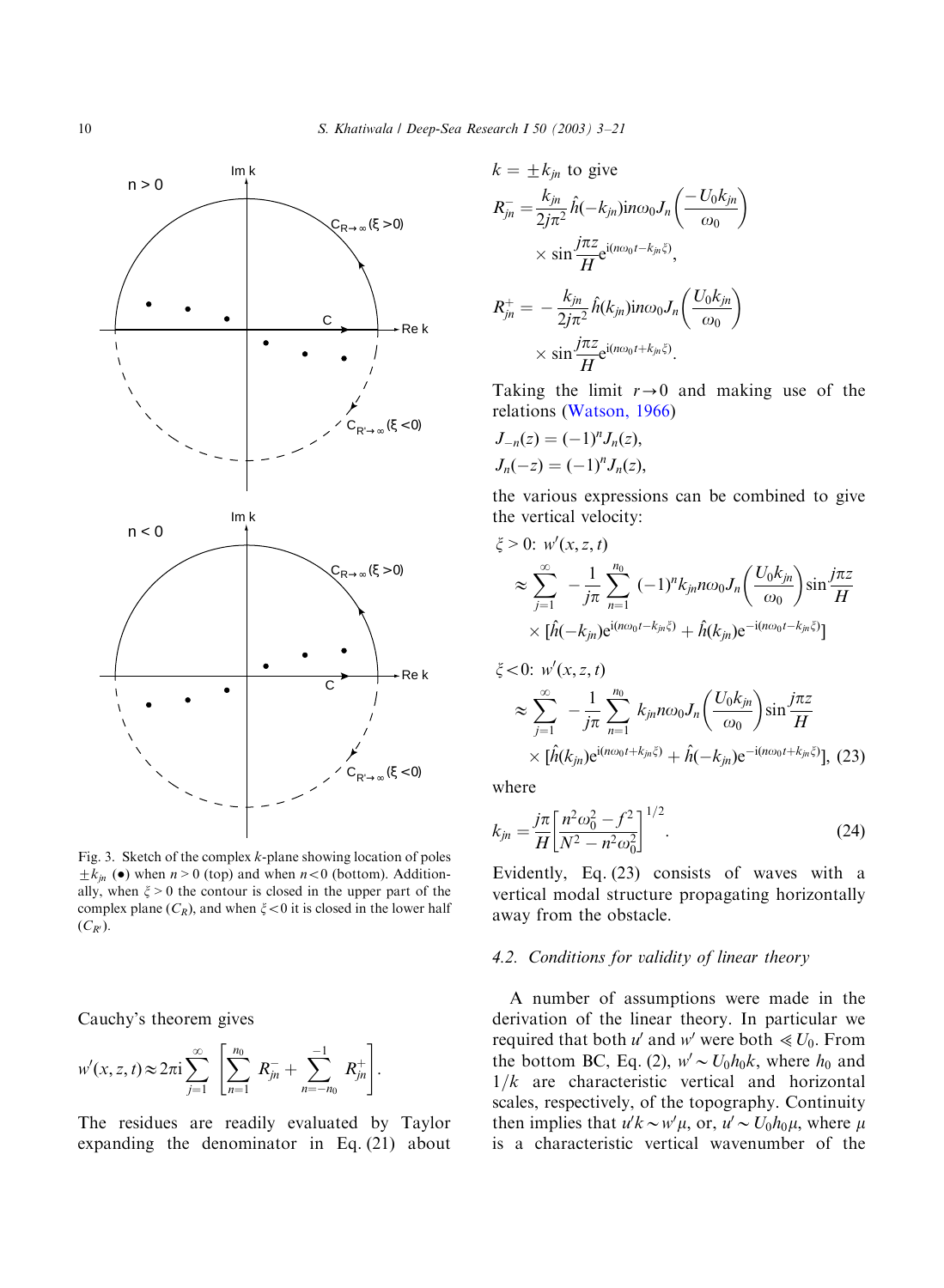wave. Thus,

$$
u' \ll U_0 \Rightarrow h_0 \mu \ll 1,
$$
  

$$
w' \ll U_0 \Rightarrow h_0 k \ll 1.
$$

We examine the first of the above conditions more closely. There are two limiting cases. The quasistatic or lee wave regime is realized when  $\omega_0/N \rightarrow 0$ , and from Section 3 we recall that  $\mu \sim N/U_0$ . When  $U_0k/\omega_0 \rightarrow 0$ , we have the acoustic limit [\(Bell, 1975a\)](#page-18-0). In this limit, horizontal excursions by the background flow  $(U_0/\omega_0)$  are much smaller than the length-scale of the topography. From Eq. (19),  $\mu \sim Nk/\omega_0$ . Thus,

$$
h_0\mu \ll 1 \Rightarrow \begin{cases} Nh_0/U_0 \ll 1 & \text{quasi-static limit,} \\ Nh_0k/\omega_0 \ll 1 & \text{acoustic limit.} \end{cases}
$$

Defining a steepness parameter,  $\varepsilon$ ,

$$
\varepsilon \equiv \frac{\text{topographic slope}}{\text{ray slope}}
$$

and recognizing that the ray slope, which is the angle of the wave characteristics,  $\sim k/\mu$ , we can conveniently summarize the above requirements by the single condition:  $\varepsilon \ll 1$ . In particular, I will define e as

$$
\varepsilon = \frac{h_0 k}{\sqrt{(\omega_0^2 - f^2)/(N^2 - \omega_0^2)}}.\tag{25}
$$

When  $\epsilon$ <1, the bottom topography is called subcritical, and when  $\varepsilon > 1$  it is characterized as being supercritical. The theory presented here is valid for  $\epsilon \ll 1$ .

#### 4.3. Power input

The pressure field associated with the internal wave solution derived above exerts a net force (Eq. (10)) on the bottom topography. As discussed in Section 3, this implies that net work is done by the background flow in generating the internal wave field. The rate of working is the power,  $\mathscr{P}$ . To compute it we need an expression for the force,  $F$ , and hence the pressure  $p'$ . Eliminating  $v'$  from the horizontal momentum equations gives

$$
\mathscr{D}^2 u' + f^2 u' = -\frac{1}{\rho_0} \frac{\partial}{\partial x} \mathscr{D} p'.
$$

Fourier transforming the above equation and the continuity equation results in

$$
\hat{\mathcal{D}}^2 \hat{u}' + f^2 \hat{u}' = -\frac{\mathrm{i} k}{\rho_0} \hat{\mathcal{D}} \hat{p}',
$$

$$
\hat{u}' = \frac{\mathrm{i}}{k} \frac{\partial \hat{v}'}{\partial z},
$$

where  $a \hat{\ }$  denotes a Fourier transform (Eq. (8)) and  $\hat{\mathscr{D}} = \partial/\partial t + ikU(t)$ . Solving for  $\hat{p'}$ :

$$
\hat{p'} = -\rho_0 \frac{\hat{h}(k)}{k^2} \sum_{\substack{n = -n_0 \\ (n \neq 0)}}^{n_0} \mu_n(k) (n^2 \omega_0^2 - f^2) J_n \left( \frac{U_0 k}{\omega_0} \right)
$$

$$
\times \frac{\cos \mu_n(k) (H - z)}{\sin \mu_n(k) H} e^{i(n\omega_0 t - \frac{U_0 k}{\omega_0} \sin \omega_0 t)}, \tag{26}
$$

where  $\mu_n$  is defined in Eq. (19). Employing Parseval's theorem (Eq. (10)) the force on the topography can be written as

$$
F(t) = \frac{i\rho_0}{2\pi} \sum_{\substack{n=-n_0 \\ (n \neq 0)}}^{n_0} \int_{-\infty}^{\infty} |\hat{h}(k)|^2 \frac{k^*}{k^2} \mu_n(k) (n^2 \omega_0^2 - f^2)
$$
  
 
$$
\times J_n \left( \frac{U_0 k}{\omega_0} \right) \frac{\cos \mu_n(k) H}{\sin \mu_n(k) H}
$$
  
 
$$
\times e^{i(n\omega_0 t - (U_0 k/\omega_0) \sin \omega_0 t)} dk.
$$
 (27)

The integral above can be solved by the previous method, but it is more convenient to directly compute the power, which is defined as

$$
\mathscr{P}_{\mathrm{F}} \equiv \frac{\omega_0}{2\pi} \int_0^{2\pi/\omega_0} F(t) U_0 \cos \omega_0 t \, \mathrm{d}t.
$$

 $\mathscr{P}_F$  is the rate (per unit cross-stream distance) at which energy is converted from the barotropic tide into the internal tide in a fluid of finite depth. From [Watson \(1966\)](#page-18-0) we have the useful relation

$$
J_n(\eta) = \frac{\omega_0}{2\pi} \int_0^{2\pi/\omega_0} e^{i(n\omega_0 t - \eta \sin \omega_0 t)} dt
$$

and hence

$$
\mathscr{P}_{\mathrm{F}} = \frac{i\rho_0}{2\pi} \sum_{\substack{n=-n_0 \\ (n \neq 0)}}^{\infty} \int_{-\infty}^{\infty} |\hat{h}(k)|^2 \frac{k^*}{k^3} \mu_n(k) n\omega_0
$$

$$
\times (n^2 \omega_0^2 - f^2) J_n^2 \left( \frac{U_0 k}{\omega_0} \right) \frac{\cos \mu_n(k) H}{\sin \mu_n(k) H} \mathrm{d}k.
$$

An application of Cauchy's theorem similar to that above finally gives the desired expression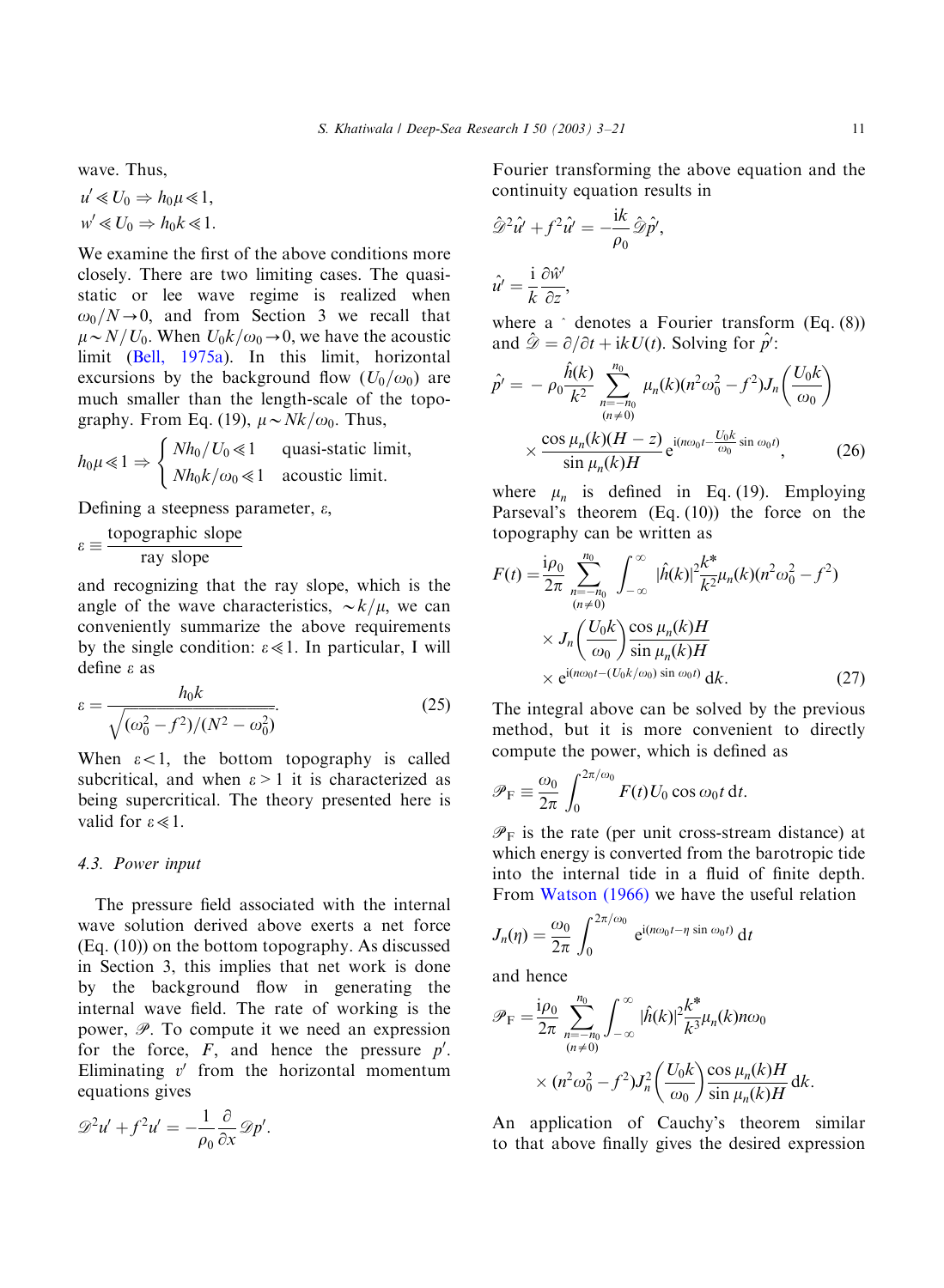for  $\mathscr{P}_F$ :

$$
\mathcal{P}_{\rm F} = \frac{2\rho_0}{\pi} \sum_{j=1}^{\infty} \sum_{n=1}^{n_0} \frac{|\hat{h}(k_{jn})|^2}{j} J_n^2 \left(\frac{U_0 k_{jn}}{\omega_0}\right) \times n\omega_0 (n^2 \omega_0^2 - f^2)^{1/2} (N^2 - n^2 \omega_0^2)^{1/2}.
$$
 (28)

As in the lee wave problem, all the contributions to the power come from the resonant wavenumbers  $k_m$  (Eq. (24)). Thus for a "long" obstacle (i.e., one with a Fourier transform dominated by small wavenumbers) the power can vanish.

In a fluid of finite depth, the energy being fed into the internal wave field is trapped between the bottom and the free-surface at  $z = H$ , but can radiate horizontally away from the generation site. To better understand this, it is useful to construct an energy budget for the internal wave field. The wave energy density,  $E$  (sum of kinetic and potential energy) is defined as

$$
E = \frac{\rho_0}{2}(u^2 + v^2 + w^2 + N^2\eta^2),
$$

where  $\eta$  is the vertical displacement of fluid particles ( $w' = \mathcal{D}\eta$  in a linear theory). The momentum and buoyancy equations can then be combined to form an energy equation:

$$
\mathscr{D}E=-\frac{\partial}{\partial x}p'u'-\frac{\partial}{\partial z}p'w'+q(x,z,t),
$$

where  $q$  is a source (or sink) of energy. Integrating the above equation vertically from  $z = 0$  to H, and horizontally from  $x = x_1$  to  $x_2$  (from one side of the obstacle to the other; see  $Fig. 2$ ) the total energy in that region is governed by

$$
\frac{\partial}{\partial t} \int_0^H \int_{x_1}^{x_2} E(x, z, t) dx dz
$$
  
=  $- U(t) \int_0^H [E(x_2, z, t) - E(x_1, z, t)] dz$   
 $- \int_0^H [p'u']_{x_2} - p'u']_{x_1} dz$   
 $+ \int_0^H \int_{x_1}^{x_2} q(x, z, t) dx dz.$ 

Averaged over a period, the term on the LHS vanishes, while the final term on the RHS can be identified with the average energy input  $(\mathscr{P}_F)$  due to the work done by the background flow against the pressure force. (This last assertion can be

demonstrated explicitly.) The energy relation then becomes

$$
\mathscr{P}_{F} = \frac{\omega_{0}}{2\pi} \int_{0}^{2\pi/\omega_{0}} U(t)
$$
  
 
$$
\times \int_{0}^{H} [E(x_{2}, z, t) - E(x_{1}, z, t)] dz dt
$$
  
 
$$
+ \frac{\omega_{0}}{2\pi} \int_{0}^{2\pi/\omega_{0}} \int_{0}^{H} [p'u']_{x_{2}} - p'u']_{x_{1}} dz dt.
$$

The above expression says that the power input into the wave field is balanced by the horizontal flux of energy away from the obstacle [\(Fig. 2](#page-5-0)). This flux is due to advection by the background flow as well as by the pressure work (which dominates the flux).

## 4.4. Comparison with the infinite-depth solution

It is useful to compare the expression for power derived above (Eq. (28)) with Bell's solution ([Bell,](#page-18-0) [1975a,b](#page-18-0)) for an infinitely deep fluid:

$$
\mathcal{P}_{\infty} = \frac{2\rho_0}{\pi} \sum_{n=1}^{n_0} n\omega_0 (n^2 \omega_0^2 - f^2)^{1/2} (N^2 - n^2 \omega_0^2)^{1/2}
$$

$$
\times \int_0^{\infty} \frac{|\hat{h}(k)|^2}{k} J_n^2 \left(\frac{U_0 k}{\omega_0}\right) dk. \tag{29}
$$

In an infinitely deep fluid, the power  $(\mathscr{P}_\infty)$  can be related to the vertical flux of energy,  $\overline{p'w'}$ : the power input at the bottom is radiated vertically upward. Note that Eq. (29) can be recovered as a limiting case of the finite-depth solution, Eq. (28), by letting the depth,  $H$ , of the fluid to go to infinity in the latter. To see this, we write

$$
k_{jn}=j\delta k_n,
$$

where

$$
\delta k_n = \frac{\pi}{H} \left[ \frac{n^2 \omega_0^2 - f^2}{N^2 - n^2 \omega_0^2} \right]^{1/2}
$$

In the limit  $H\to\infty$ , the spacing,  $\delta k_n$ , between the resonant wavenumbers goes to zero, and the sum (over  $j$ ) in Eq. (28) can be replaced by an integral, and we recover the infinite-depth expression Eq. (29)  $(1/j = \delta k_n/k_m)$ .

:

To contrast the finite- and infinite-depth solutions, I will employ an idealized bottom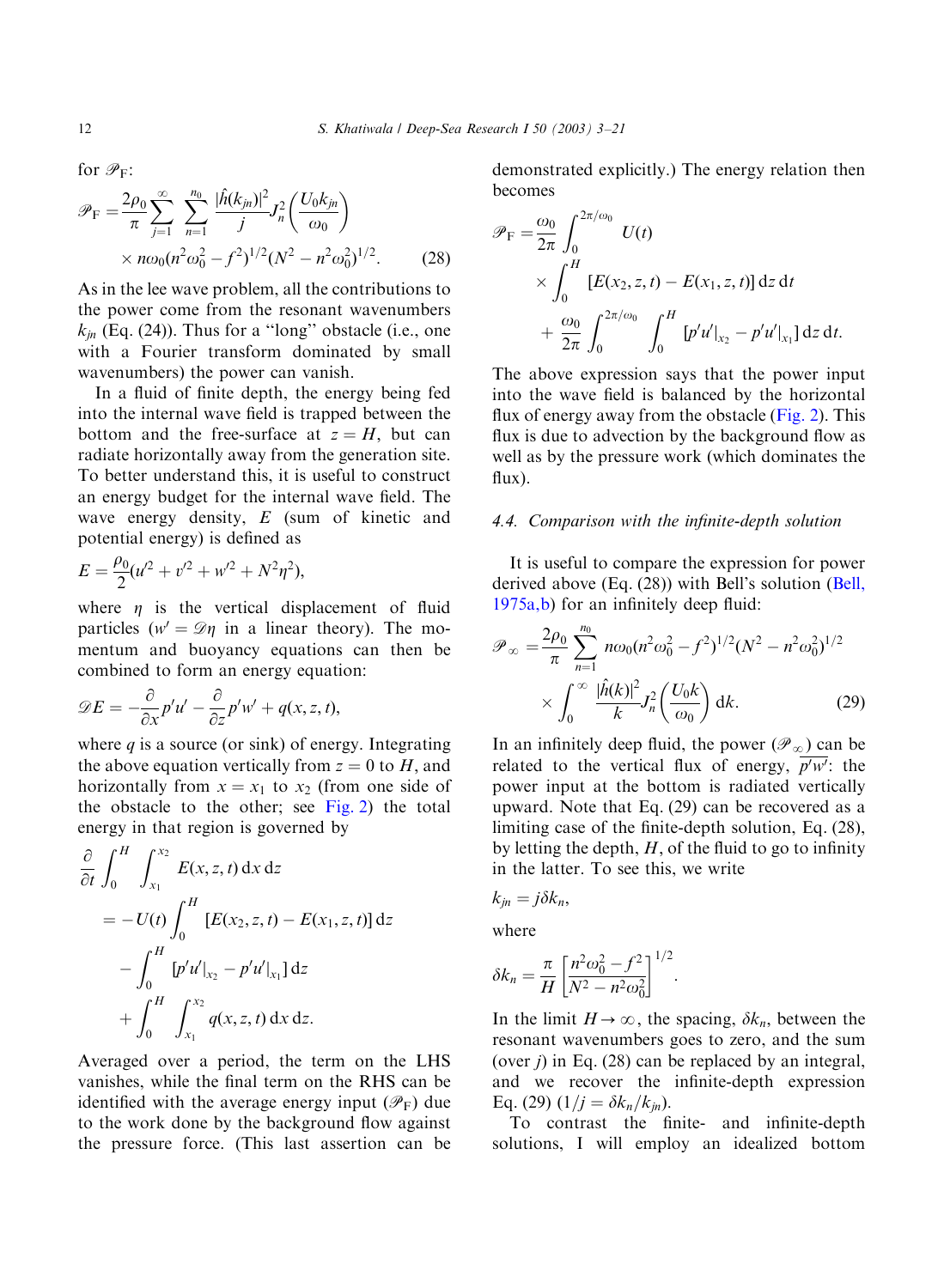<span id="page-10-0"></span>

Fig. 4. Schematic of idealized topography used to illustrate the difference between a finite-depth and infinite-depth fluid. The truncated sinusoidal bathymetry shown here has  $m = 3$ wavelengths, so  $L = 3 \times \lambda = 36$  km The amplitude is 50 m.



Fig. 5. Power spectrum  $(|\hat{h}(k)|^2)$  (thin line) of the idealized sinusoidal topography with  $m = 9$  wavelengths  $(L/\lambda_1 \approx 1.7)$ . The amplitude is 50 m: Also shown (circles) is the power spectrum at wavenumbers  $k_{in}$  which contribute to the power in the finite-depth solution.

topography represented by a truncated sine wave (Fig. 4) consisting of an integer,  $m$ , number of wavelengths ( $\lambda = 12$  km). The bottom is flat on either side of this truncated sine, which has an amplitude of 50 m: For reasons that will become clear, I will characterize this topography by  $L \equiv$  $m\lambda$ . For reference, Fig. 5 shows the power spectrum,  $|\hat{h}(k)|^2$ , of the topography for  $m = 9$ . Also shown (circles) is the power spectrum evaluated at the discrete resonant wavenumbers,  $k_{in}$ , which contribute to the power in the finitedepth theory. The nominal depth of the fluid is  $H = 4700$  m, basic state stratification is



Fig. 6. Power input to the internal wave field by the interaction of an oscillating background flow with topography as a function of  $L/\lambda_1$ . Solid line is the power input,  $\mathcal{P}_F$  (normalized by  $\mathscr{P}_{\infty}$ ) for a finite-depth fluid. Circles are results from numerical calculations of the internal tide (Section 2). Inset: absolute power input (per unit area) predicted by Bell's theory for an infinitely deep fluid.

 $N = 8 \times 10^{-4}$  s<sup>-1</sup>, and the Coriolis parameter is  $f = 8 \times 10^{-5}$  s<sup>-1</sup>. The assumed background flow has an amplitude  $U_0 = 2$  cm s<sup>-1</sup> and oscillates in time at the M<sub>2</sub> frequency ( $\omega_0 = 1.4 \times 10^{-4} \text{ s}^{-1}$ ). These values are representative of open ocean conditions. For these parameter values,  $U_0/\omega_0\lambda$ , which is a measure of advection by the background flow relative to the length scale of the topography, is  $\approx 0.01$ , and the steepness parameter,  $\epsilon \approx 0.18$ . We now examine how the power input,  $\mathscr{P}_{F}$  and  $\mathscr{P}_{\infty}$ , vary as a function of the ratio  $L/\lambda_1$ , where  $\lambda_1$  ( $\approx$  65 km, here) is the wavelength of the mode-1 wave of the internal tide, i.e.,  $2\pi/k_{11}$ .

Fig. 6 shows the finite-depth mode conversion rate, normalized by the corresponding infinitedepth value (i.e.,  $\mathcal{P}_F/\mathcal{P}_\infty$ ), as a function of  $L/\lambda_1$ . The inset shows the absolute infinite-depth power input per unit area  $(\mathscr{P}_{\infty}/L)$ . Physically, isolated topographic features (for e.g., seamounts) would be characterized by small values of  $L/\lambda_1$ , while more aerially extended features such as mid-ocean ridges would be represented by large values. As the ratio  $L/\lambda_1$  increases the power input predicted by infinite-depth theory (inset) remains roughly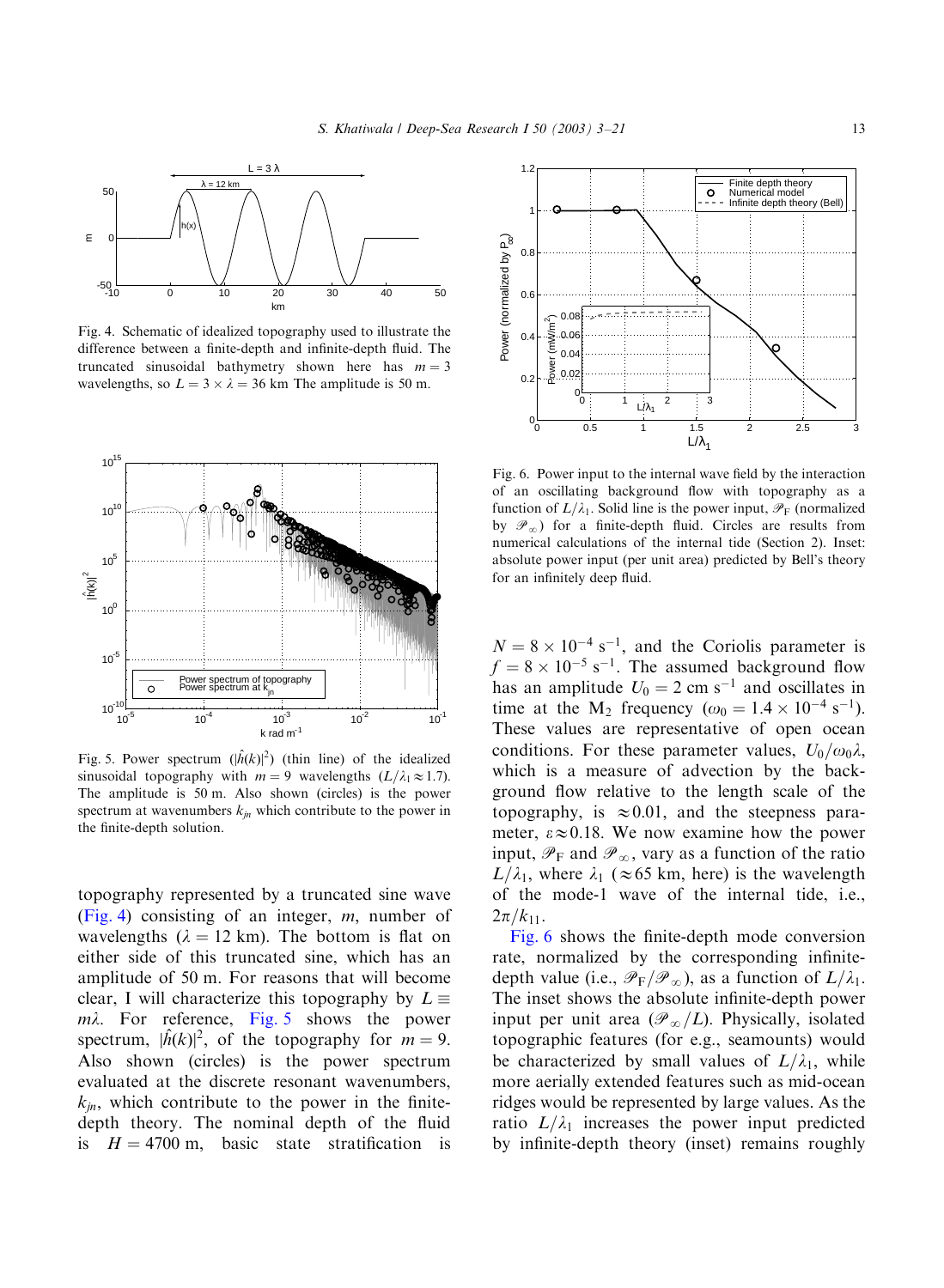constant. In contrast, in a finite-depth ocean, the predicted power input rapidly decreases. This result can be readily understood if we recall the results of Section 3. For a fluid of finite depth, it was shown that in the presence of a periodic bottom topography, the power input is exactly zero. The topography here is not periodic (it has a finite bandwidth of  $O(1/L)$ , but as L becomes greater than  $\lambda_1$ , it begins to "look" periodic on the length scale of the wave (in a WKB sense).

More physically, waves are generated near the bottom, propagate upward, and reflect back down. The pressure field in the region where the reflected waves encounter the bottom will be different from that in an infinitely deep fluid (where the energy is continuously radiated upward). However, if this reflected wave encounters a flat bottom (small  $L/\lambda_1$ , the resulting power input is very similar to the infinite-depth value (since that region does not contribute to the work). On the other hand, if the downward propagating waves encounter a slopping bottom topography  $(L/\lambda_1 > 1)$ , the force and power characteristics will be modified as seen in [Fig. 6](#page-10-0). It is important to note that I could have chosen, say, a sequence of Gaussian bumps and obtained the same qualitative behavior.

The ratio  $L/\lambda_1$  emerges as a fundamental parameter in the finite-depth theory. For large values of  $L/\lambda_1$  (extended topography), mode conversion in a finite-depth ocean  $(\mathscr{P}_F)$  will be substantially smaller than in an infinitely deep ocean  $(\mathscr{P}_\infty)$ . Conversely, as  $L/\lambda_1\rightarrow 0$  (isolated topography),  $\mathscr{P}_F$  will approach  $\mathscr{P}_\infty$ .

Having examined finite depth effects, I next discuss the effect of nonlinearities.

## 5. Numerical calculations

In this section, I present results of simulations of internal tides in a numerical model. In contrast to previous numerical investigations of internal tide generation in the open ocean (for e.g., [Holloway](#page-18-0) [and Merrifield, 1999](#page-18-0); [Merrifield et al., 2001\)](#page-18-0), my goals are more process oriented. In particular, I will use the numerical results both to assess the theoretical analysis and to explore parameters for which the theory is formally invalid. To

my knowledge, such a systematic comparison between theory and numerical calculations has not been previously attempted for internal tide generation.

## 5.1. Model formulation

To study the generation of internal waves by tidal flow over topography, I use the MIT general circulation model (GCM) [\(Marshall et al., 1997](#page-18-0)). The MIT GCM solves the nonhydrostatic, nonlinear primitive equations using a finite-volume formulation. Topography is represented by lopped cells (partial steps) ([Adcroft et al., 1997\)](#page-18-0). This feature is essential for accurately representing the interaction of the barotropic tide with the topography and hence the wave generation process. The partial step formulation also allows for more accurate diagnoses of topographic drag and power input, which are an important motivation for performing these calculations. The model has an implicit free-surface formulation.

To model a barotropic tide of amplitude  $U_0$  and frequency  $\omega_0$ , a spatially uniform body force,  $F_{\text{body}} = U_0 \omega_0 \cos \omega_0 t$ , is added to the zonal momentum equation. In the presence of topography and a time-dependent mean flow it no longer makes sense to decompose the motions into barotropic and baroclinic ''modes'' (although I continue to use the term ''barotropic'' in the sense of being independent of the vertical coordinate). Instead, ''wave'' motions are defined via,

$$
u'(x, z, t) \equiv u(x, z, t) - U(x, t),
$$

where  $u$  is the zonal velocity,  $U$  is defined as

$$
U(x,t) \equiv \frac{1}{H - h(x)} \int_{h(x)}^{H} u(x, z, t) dz
$$

and  $H$  is the nominal depth of the fluid layer and the bottom is at  $z = h(x)$  [\(Fig. 2\)](#page-5-0). I have found that  $U(x, t)$  is practically independent of x, and is typically within a few percent of its desired value,  $U_0 \cos \omega_0 t$ .

An important issue in numerical solutions of wave problems is the treatment of open boundaries. Here, we would like to impose the requirement that the energy flux be outward from the generation site. This is the Sommerfeld radiation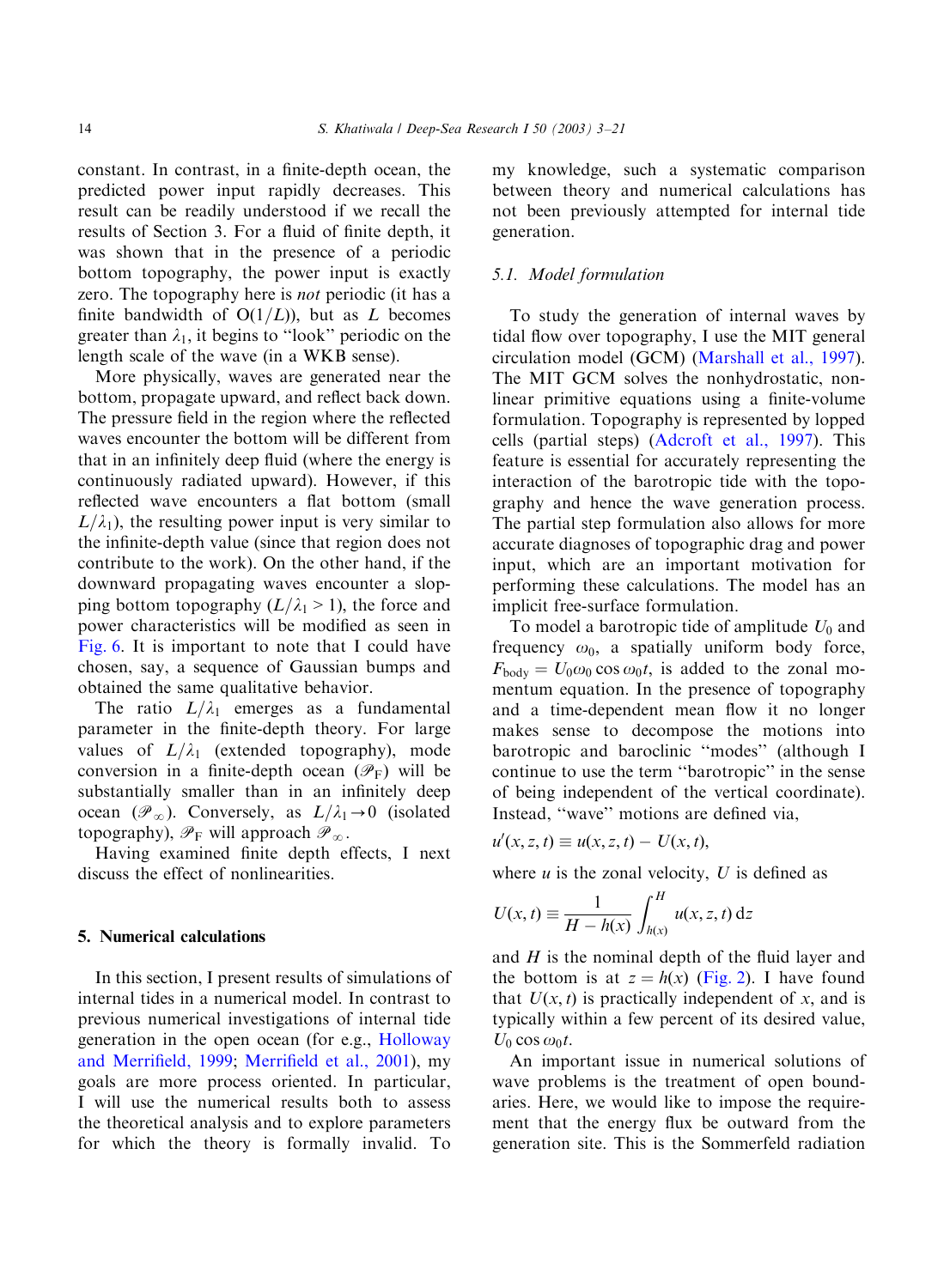condition. This mathematical requirement was implicitly imposed when I solved the linear wave generation problem above (see, for example, [Carrier et al., 1966](#page-18-0)). For consistency, radiation conditions (described in the appendix) have been implemented for the eastern and western open boundaries which permit the wave energy to leave the domain with minimal reflection. I have also found that radiation conditions (which are applied only to the ''waves'') work much better than ''sponge layers'' which tend to generate spurious reflections. In the meridional direction, periodic BC are imposed.

#### 5.2. Model parameters

Numerical calculations using two idealized bottom topographies will be discussed: a truncated sine wave (wavelength fixed at 12 km and variable amplitude) similar to that discussed in the previous section ([Fig. 4](#page-10-0)), and a Gaussian bump (variable width and amplitude). The horizontal and vertical grid spacing,  $\Delta x$  and  $\Delta z$ , respectively, were adjusted to place the highest resolution near the topography. For the truncated sine,  $\Delta x$  was fixed at 200 m near the obstacle (60 grid points per wavelength) and then gradually increased to  $\approx$  1500 m toward the boundaries (see Table 1). For the Gaussian bump experiments, horizontal resolution near the obstacle was varied according to the width of the bump which ranged from 500 m  $(\Delta x = 20 \text{ m})$  to 20 km  $(\Delta x = 200 \text{ m})$ . In both cases,  $\Delta z$  was fixed at 5 m near the topography and then gradually increased to  $\approx 60$  m near the surface. The nominal depth of the domain,  $H$ , was 4700 m. The fluid is temperature stratified.

To compare the predictions of the inviscid theory with the numerical results, the diffusivity and viscosity were chosen so as to minimize explicit diffusion and dissipation. Note, however, that to maintain numerical stability, there must be a finite amount of explicit dissipation (in addition to numerical dissipation), and this should be kept in mind when comparing the numerical results with theory. In particular, a nonzero dissipation will *enhance* mode conversion relative to the inviscid theory.

Table 1 Model parameters for the numerical experiments

| Parameter                                      | Value                                                |
|------------------------------------------------|------------------------------------------------------|
| N                                              | $8 \times 10^{-4}$ s <sup>-1</sup>                   |
| $\sqrt{ }$                                     | $8 \times 10^{-5}$ s <sup>-1</sup>                   |
| $U_0$                                          | $2 \text{ cm s}^{-1}$                                |
| $\omega_0$                                     | $1.4 \times 10^{-4}$ s <sup>-1</sup>                 |
| $H$ (nominal depth)                            | 4700 m                                               |
| $v_H$ (horizontal biharmonic viscosity)        | $0.2 - 5 \times 10^3$ m <sup>4</sup> s <sup>-1</sup> |
| $\kappa_H$ (horizontal biharmonic diffusivity) | $0.2 - 5 \times 10^3$ m <sup>4</sup> s <sup>-1</sup> |
| $v_{v}$ (vertical viscosity)                   | $1 \times 10^{-5}$ m <sup>2</sup> s <sup>-1</sup>    |
| $\kappa_{v}$ (vertical diffusivity)            | $1 \times 10^{-6}$ m <sup>2</sup> s <sup>-1</sup>    |
| $\Lambda t$                                    | $10 - 100$ s                                         |

All calculations were initiated from a state of rest, and the model integrated for 20 forcing periods  $(2\pi/\omega_0)$ . There was no noticeable erosion of the basic state stratification at the end of the integration. A steady state was generally achieved within 4–5 forcing periods. All diagnostics presented below represent suitable averages between forcing periods 8 and 12.

#### 5.3. Diagnosing the force and energy flux

The presence of an obstacle results in a substantial sea-surface height (SSH) response, which must be taken into account when the bottom pressure is computed. To separate the SSH signal due to the "background" flow,  $U(t)$ , from the (substantial) SSH response due to the internal tides, each model simulation was preceded by a ''barotropic'' simulation employing a single layer (i.e., no stratification). All other parameters were identical, and the instantaneous zonal velocity field in the barotropic calculation was the same as the background flow,  $U(t)$ , in the full model. The SSH response of the barotropic model,  $\eta_{\rm BT}$ , was subtracted from the SSH response of the full model,  $\eta$ , when the pressure was computed. The perturbation pressure,  $p'$ , is thus defined as

$$
p'(x, z, t) \equiv \rho_0 g(\eta - \eta_{\text{BT}}) + p(x, z, t) - P_0(z),
$$

where,  $p$  is the actual pressure field (not including the free-surface contribution),  $\rho_0$  a reference density,  $q = 9.81$  m s<sup>-2</sup> the acceleration due to gravity, and  $P_0(z)$ , the hydrostatic reference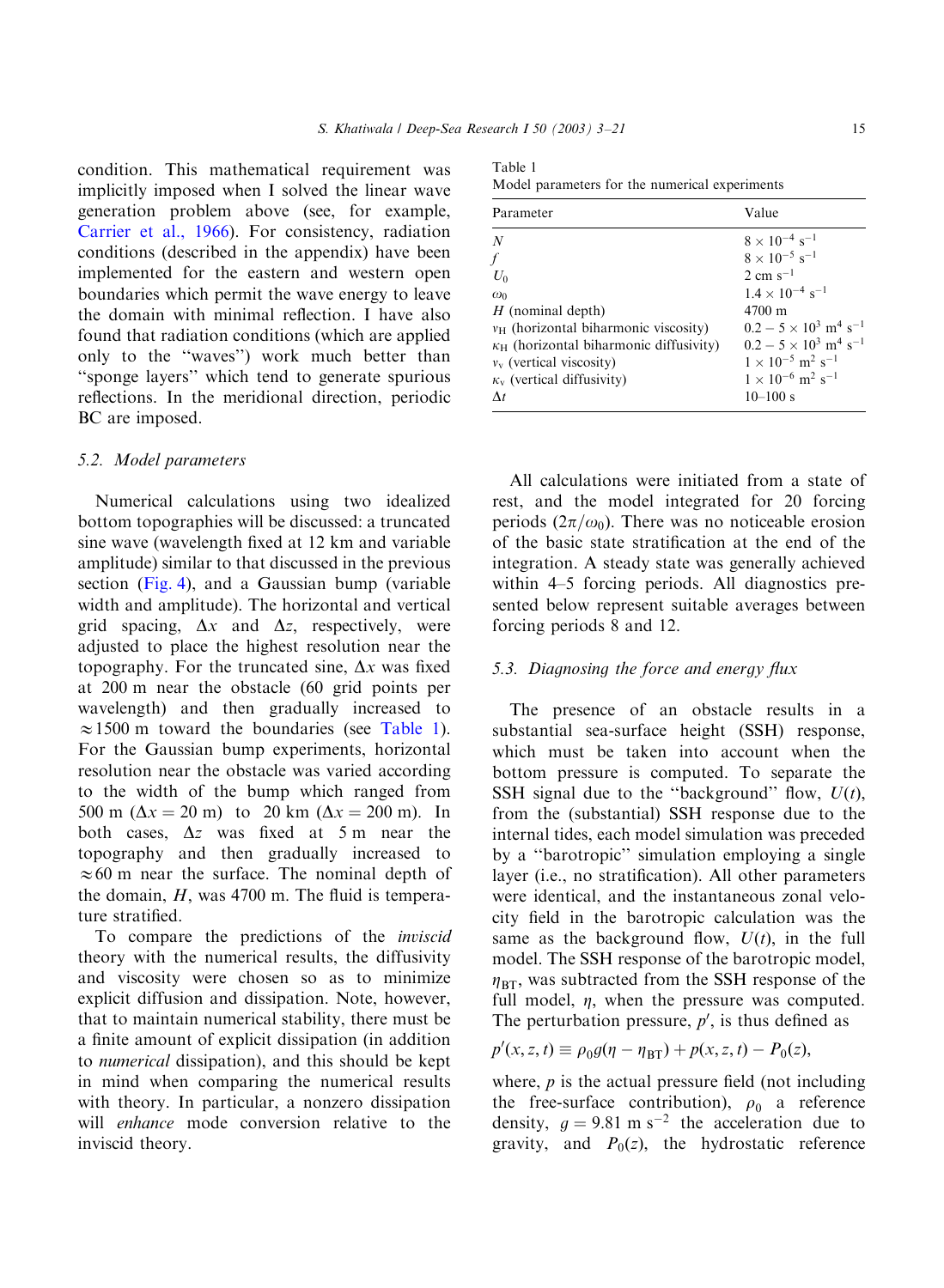pressure when the fluid is at rest. The force on the topography was then calculated according to

$$
F(t) = \int p'(x, z = h(x), t) \frac{dh}{dx} dx,
$$

where the (zonal) integration is over the entire domain. In numerically evaluating the integral I account for the topographic slope appearing in the integrand by exploiting the lopped cell representation of the bottom topography. The power per unit cross-stream length is then simply,

$$
\mathscr{P}_{\rm N} \equiv \frac{\omega_0}{2\pi} \int_0^{2\pi/\omega_0} F(t)U(t) \, \mathrm{d}t.
$$

It should be emphasized that including the contribution of the sea-surface displacement due to the internal tides to  $p'$  is crucial for accurately diagnosing the topographic force, and hence the power. This component of  $p'$  is of course the same as would be exerted by a "rigid lid", which is the assumption made in deriving the analytical solutions.

# 5.4. Model results

#### 5.4.1. Linear regime

As a first step, I have used the numerical model to validate the linear, finite-depth theory derived above. A series of calculations were performed with the weak ( $\varepsilon \approx 0.18$ ) truncated sine topography of the previous section. [Fig. 6](#page-10-0) (circles) shows the power (normalized by  $\mathscr{P}_{\infty}$ ) diagnosed in the numerical model. As discussed above, finite-depth theory predicts a substantially different energy flux compared to [Bell's \(1975a\)](#page-18-0) infinite-depth solution. This prediction, and in particular the sharp decrease in mode conversion as  $L/\lambda_1$  increases, is well reproduced in the model. Overall, there is very good agreement between the numerical calculations and the finite-depth theory.

#### 5.4.2. Nonlinear regime

Linear theory is valid only for  $\varepsilon$  much less than 1, but the numerical model allows us to explore a more nonlinear regime. A series of model runs, with two different bottom topographies, were performed to examine how the power input varies with the steepness parameter,  $\varepsilon$ . Table 2 summarizes various parameters for the different experiments (labeled S-1, S-2, G-1, and G-2).

Truncated sine topography. Two sets of calculations were performed with this topography. The first set (S-1) has  $L/\lambda_1 \approx 0.19$ , for which the finiteand infinite-depth theories predict the same power. The second set (S-2) has  $L/\lambda_1 \approx 1.7$ , for which the two theories predict very different conversion rates [\(Fig. 6\)](#page-10-0). In both S-1 and S-2, e was varied between 0.18 and 1.8 by varying  $h_0$  between 50 and 500 m. [Figs. 7](#page-14-0)  $(S-1)$  and  $8(S-2)$  $8(S-2)$  show the zonal "wave" velocity, u', for  $\varepsilon \approx 0.9$  ( $h_0 = 250$  m). The topography is close to critical. In  $S-1$ , the length,  $L$ , of the obstacle is much smaller than the wavelength of the mode-1 wave and the response [\(Fig. 7,](#page-14-0) top panel) is distinctly ''ray'' like. Reflection from the free surface is clearly visible. In contrast, S-2  $(L > \lambda_1)$  displays a more "modal" structure in the vertical [\(Fig. 8,](#page-14-0) top panel) as predicted by the theory. (The dominant vertical mode excited will of course depend on the details of the bottom topography.) The bottom panels in [Figs. 7 and 8](#page-14-0) give a close-up view of  $u'$  near the topography. Note, that the amplitude of  $u'$  is much greater than that of the barotropic flow, U  $(2 \text{ cm s}^{-1})$ , and we should not expect linear theory to hold for these parameters. There is also much more vertical structure in the  $u'$  field just above the topography

Table 2 Characteristics of idealized bottom topographies used in the 4 numerical experiments

| Experiment | Topography                                 | $L/\lambda_1$  | $\varepsilon \sim h_0/\lambda$ | Parameters                                     |
|------------|--------------------------------------------|----------------|--------------------------------|------------------------------------------------|
| $S-1$      | Truncated sine: $h_0 \sin(2\pi x/\lambda)$ | 0.19           | $0.18 - 1.8$                   | $\lambda = 12$ km (fixed); $h_0$ (50–500 m)    |
| $S-2$      | Truncated sine: $h_0 \sin(2\pi x/\lambda)$ |                | $0.18 - 1.8$                   | $\lambda = 12$ km (fixed); $h_0$ (50–500 m)    |
| $G-1$      | Gaussian bump: $h_0 \exp(-x^2/2\lambda^2)$ | $0.62 - 0.016$ | $0.04 - 1.65$                  | $h_0 = 200$ m (fixed); $\lambda$ (20 km–500 m) |
| $G-2$      | Gaussian bump: $h_0 \exp(-x^2/2\lambda^2)$ | 0.19           | $0.04 - 1.6$                   | $\lambda = 6$ km (fixed); $h_0$ (50–2300 m)    |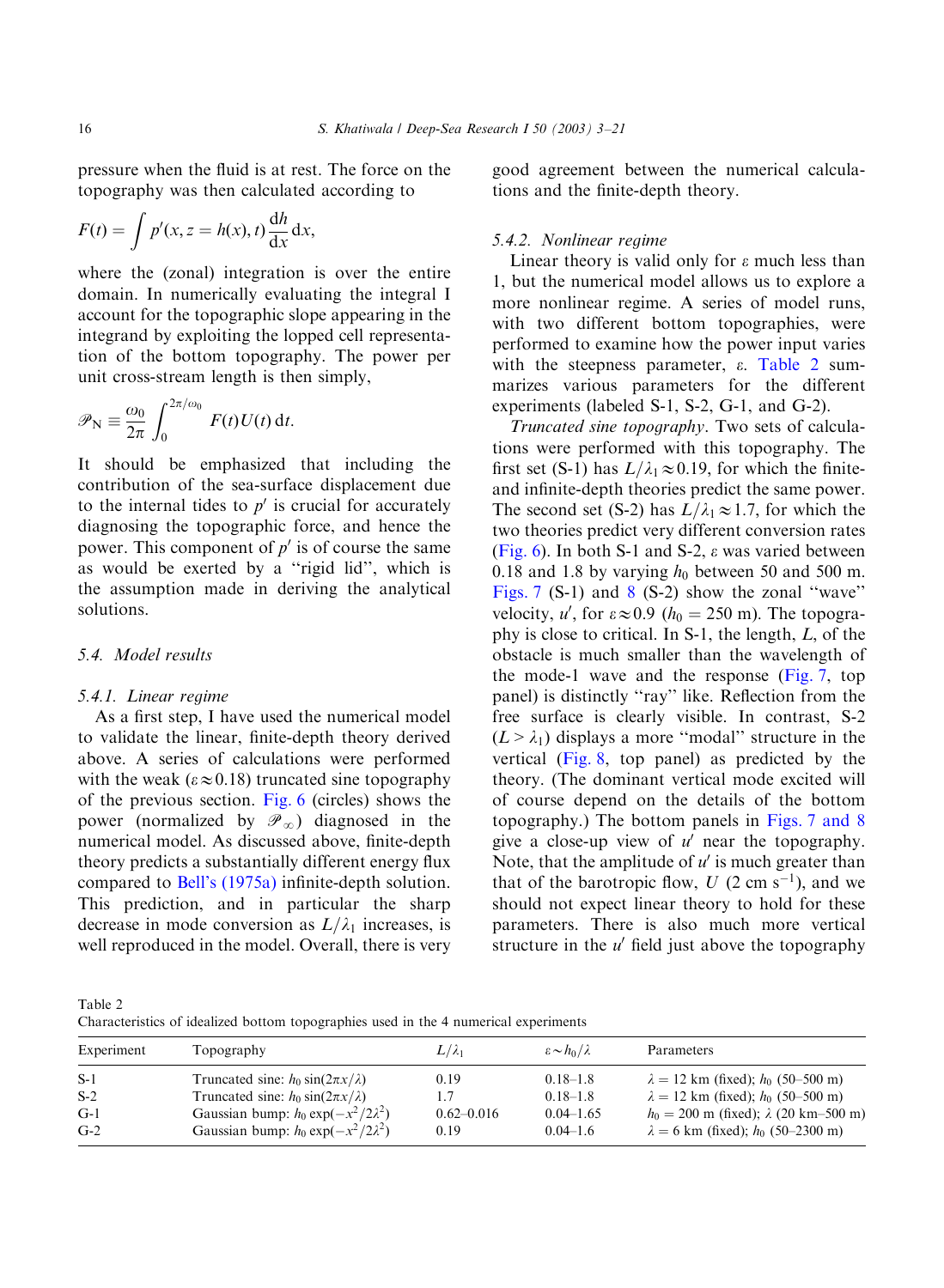<span id="page-14-0"></span>

Fig. 7. Contour plots of horizontal wave velocity,  $u'$ , in S-1  $(\varepsilon \approx 0.9)$ . Contours range from  $-3$  to  $+3$  cm s<sup>-1</sup>. The bottom panel gives an expanded view of the  $u'$  field near the topography.

than is predicted by linear theory (the fine scale features are likely a result of the numerics, and in particular the very low diffusivity and viscosity). We might thus expect the vertical shear in this region to lead to wave breaking, although no overturning events have been observed in these calculations. For steeper topography,  $u'$  near the topography was found to be as large as 10–  $12 \text{ cm s}^{-1}$ .

[Figs. 9 and 10](#page-15-0) show the power diagnosed in experiments S-1 and S-2 as a function of  $\varepsilon$ . Also shown is the conversion rate predicted by finitedepth theory. All values are normalized by  $\mathscr{P}_{\infty}$ . It is interesting to note that the ratio  $\mathscr{P}_F/\mathscr{P}_\infty$ remains constant in both S-1 and S-2, suggesting that the finite-depth power can be written as  $\mathcal{P}_F =$  $\mathscr{P}_{\infty} \times f(L/\lambda_1)$ , where the specific form of f will depend on the topography. [Llewellyn Smith and](#page-18-0) [Young \(2002\)](#page-18-0) have made a similar observation,



Fig. 8. Contour plots of horizontal wave velocity,  $u'$ , in S-2  $(\varepsilon \approx 0.9)$ . Contours range from  $-5$  to  $+5$  cm s<sup>-1</sup>. The bottom panel gives an expanded view of the  $u'$  field near the topography.

and have also derived the form of  $f$  for some specific topographic shapes.

In both S-1 and S-2, the mode conversion rate predicted by linear theory is a monotonically increasing function of  $\varepsilon$  (see inset for absolute value of power per unit area). At first, the numerical power also increases with  $\varepsilon$ , and at a faster rate compared to theory. In S-1, at critical slope ( $\varepsilon = 1$ ), finite-depth and infinite-depth theories both underestimate mode conversion by  $\approx$  20% relative to the numerical model. In S-2, the corresponding underestimates are about 90% and 6%, respectively. (In S-2, for  $\varepsilon \ll 1$ , the numerical value is in better agreement with the finite-depth theory.) As the topography becomes supercritical ( $\varepsilon > 1$ ), the numerical power *decreases* relative to the theoretical value. Note, though, that the absolute power per unit area (inset) saturates and remains roughly constant with  $\varepsilon$ .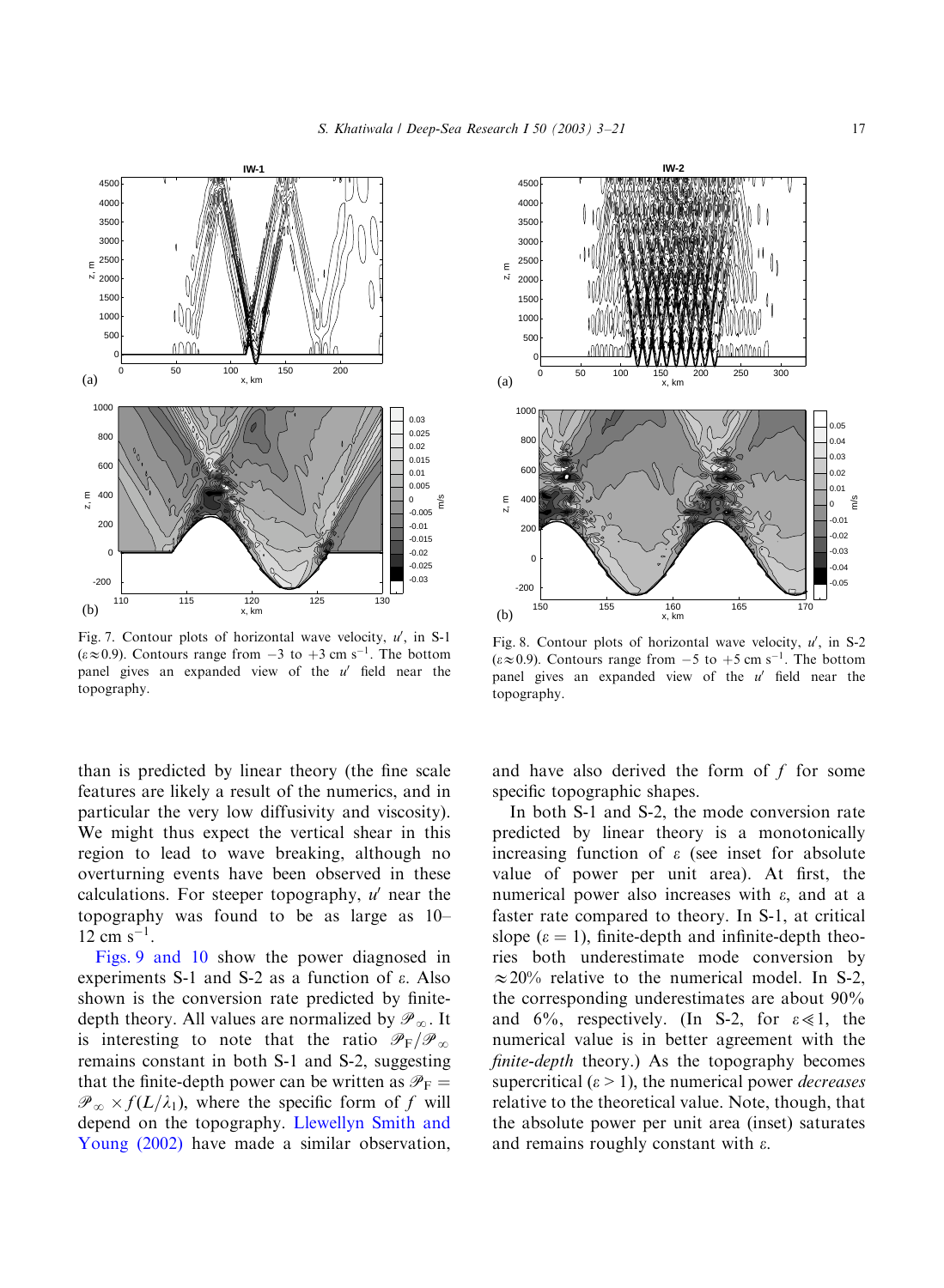<span id="page-15-0"></span>

Fig. 9. Comparison of power input to the internal wave field diagnosed in numerical simulations (S-1) with predictions of finite- and infinite-depth linear theories. The conversion rates are normalized by  $\mathcal{P}_\infty$  and plotted against the steepness parameter,  $\varepsilon$ . For reference, the inset shows the absolute infinite-depth conversion rate (per unit area). As discussed in the text, the absolute conversion rate in the numerical model saturates at a roughly constant value when the topography becomes supercritical.



Fig. 10. Same as Fig. 9, but for S-2.

The saturation of power for supercritical topography is an important finding of this study. It was initially suspected that power saturation was caused by a decrease in the stratification. As shown by [Balmforth et al. \(2002\)](#page-18-0), in a linear, inviscid theory, as  $\varepsilon \rightarrow 1$ , the wave field develops very small spatial scales, and when  $\varepsilon = 1$  the solutions formally become singular. (Retaining advection by the basic state in the governing equations may change this behavior, although this remains to be seen.) The progressively smaller vertical scales in the wave field as the topography became steeper could lead to overturning and mixing. However, the diagnosed Richardson number in the model was always large, and no overturning events were observed. Furthermore, the stratification did not discernibly change from its initial value over the course of the integration. (Balmforth et al. suggest that physical processes such as nonlinearity and dissipation, which are both present in the numerical model, may be required to remove the singularity at the transition  $\epsilon = 1$ .) This raises the question of whether the saturation effect is peculiar to this topography or the manner in which  $\varepsilon$  is changed. For instance, it is possible that in the nonlinear regime the amplitude of the topography relative to the mean depth of the fluid plays a role in halting the power increase. To investigate this,  $\varepsilon$  could be varied by changing the wavelength  $(\lambda)$  of the topography, while keeping its amplitude fixed. This could be done, but interpreting the results would not be entirely straightforward. This is because L is related to  $\lambda$  ( $L = m\lambda$ ) and, as shown above, any changes in the ratio  $L/\lambda_1$  will also modify the energetics of the wave generation. Alternatively, if we insist on keeping  $L$  fixed, the number of sines, m, must correspondingly be increased as  $\lambda$  is decreased. This both increases the computational expense and introduces its own complications because of reflection and interference of multiple rays. To avoid these complications and address the issue of power saturation, two additional sets of calculations were performed with a different bottom topography, namely a Gaussian bump.

Gaussian topography. Results from experiments with a Gaussian bump, G-1 and G-2, are shown in [Figs. 11 and 12](#page-16-0). In G-1, the height was fixed at 200 m, and the half-width,  $\lambda$  varied between 20 km and 500 m ( $\varepsilon$  ranges between 0.04 and 1.65). In G-2, the half-width was fixed at 6 km; and the height increased from 50 to 2300 m ( $\varepsilon$  varies from 0.04 to 1.6). Note that in G-1 the ratio  $L/\lambda_1$  is not constant and varies with  $\varepsilon \sim 1/L$ . For  $\varepsilon \ll 1$ , the finite depth has a significant influence on the energetics ( $\mathcal{P}_F \ll \mathcal{P}_\infty$ ), an effect also captured by the numerical model.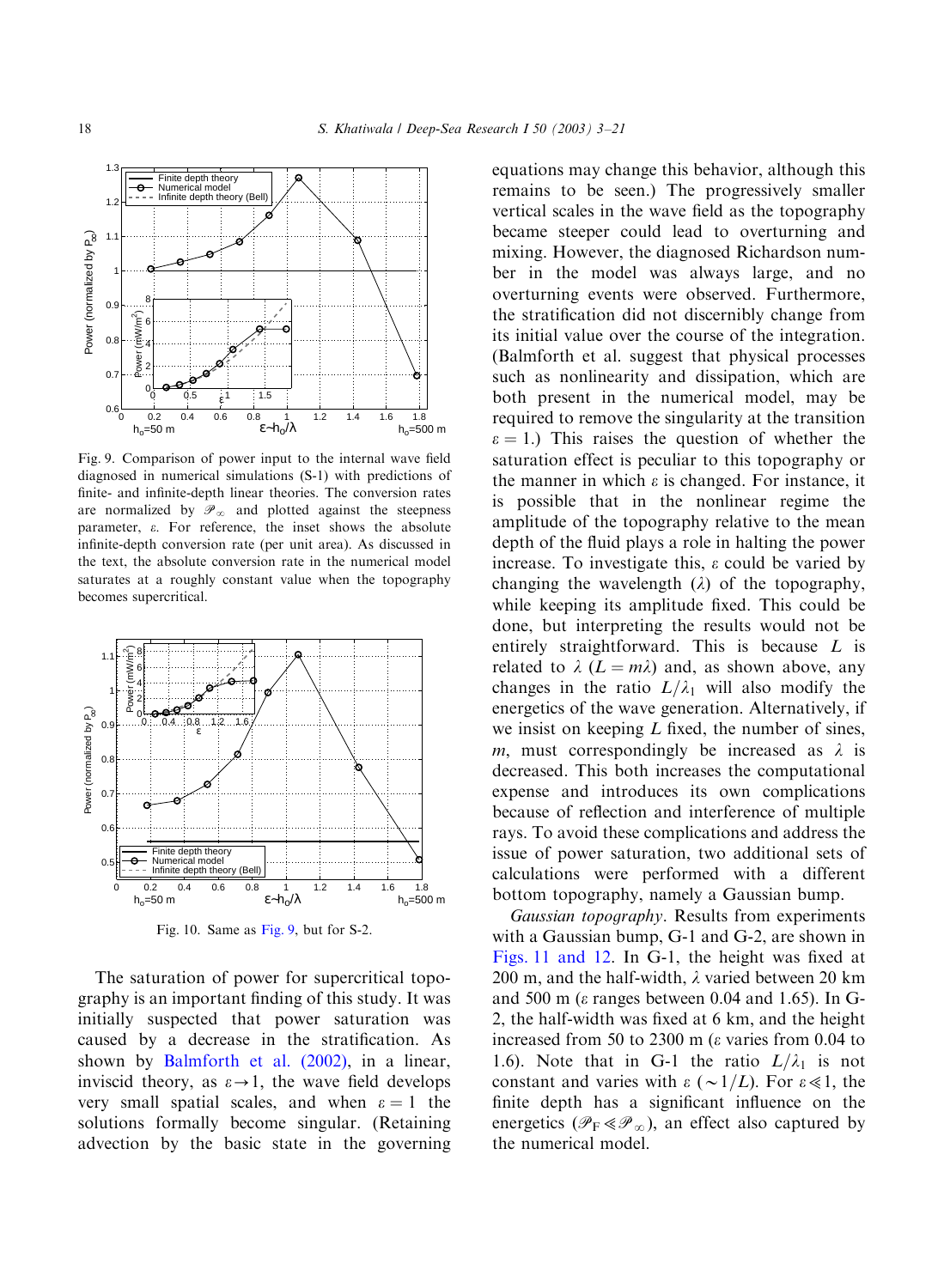<span id="page-16-0"></span>

Fig. 11. Same as [Fig. 9](#page-15-0), but for G-1. In contrast to the truncated sine case, the conversion rate in the numerical model does not saturate for  $\varepsilon > 1$ .



Fig. 12. Same as [Fig. 9](#page-15-0), but for G-2. As in G-1, the conversion rate in the numerical model continues to increase with  $\varepsilon$  even for supercritical topography.

As in the previous experiments, linear theory underestimates the mode conversion rate (by  $\approx 10-20\%$ ). There is, however, a significant difference between these calculations and the previous ones, in that with a Gaussian topography there is no evidence of power saturation as the topography becomes supercritical. This is true regardless of the manner in which  $\varepsilon$  is changed. The most straightforward explanation for this difference is the trapping of energy in the troughs of the sinusoidal topography: once the topography is supercritical, there is downward energy propagation. No such effect is possible with a single Gaussian bump (although a set of Gaussian bumps should qualitatively display the same behavior as the sinusoidal topography).

Comparison with a finite amplitude theory. [Balmforth et al. \(2002\)](#page-18-0) (hereafter BIY) have recently developed an analytical theory of internal tide generation in a fluid of infinite depth which is valid for  $0 \le \epsilon \le 1$ . Applying this theory to a sinusoidal topography and a Gaussian bump they find that at critical slope  $(\epsilon = 1)$  mode conversion is enhanced (relative to linear, infinite-depth theory) by 56% and 14%, respectively. The latter value is comparable to the enhancement factors observed in G-1 and G-2  $(10-20\%)$ , although it is important to recognize that the BIY theory is valid only for an infinitely deep fluid. In both G-1 and G-2, the ratio  $L/\lambda_1$  is small, and from the point of view of a linear theory, the fluid is effectively of infinite depth  $(\mathscr{P}_{\mathbf{F}} \approx \mathscr{P}_{\infty})$ , so arguably a comparison with the BIY theory is not unreasonable. Although this is also the case in experiment S-1, the topography there is a truncated sine and not an infinite sinusoidal one for which linear, finitedepth theory predicts zero conversion. Thus it is not clear whether a comparison between S-1 and the results of BIY is justified. Nonetheless, the numerical experiments presented here give an enhancement of  $\approx 20\%$ , which is much smaller than the 56% enhancement predicted by BIY. One possible explanation for this difference is as follows. Linear theory showed that when the parameter  $L/\lambda_{11}$  is small, the fluid is effectively of infinite depth. For their theory to be applicable, BIY assume that this remains true even when the topography is of finite amplitude. But the numerical results (to the extent they can be compared with BIY) suggest that even though finite-depth effects may be negligible in the linear regime, they may become important when the topography is of finite amplitude.

# 6. Conclusions

In this paper, analytical and numerical techniques have been applied to better understand the process of internal tide generation in the ocean by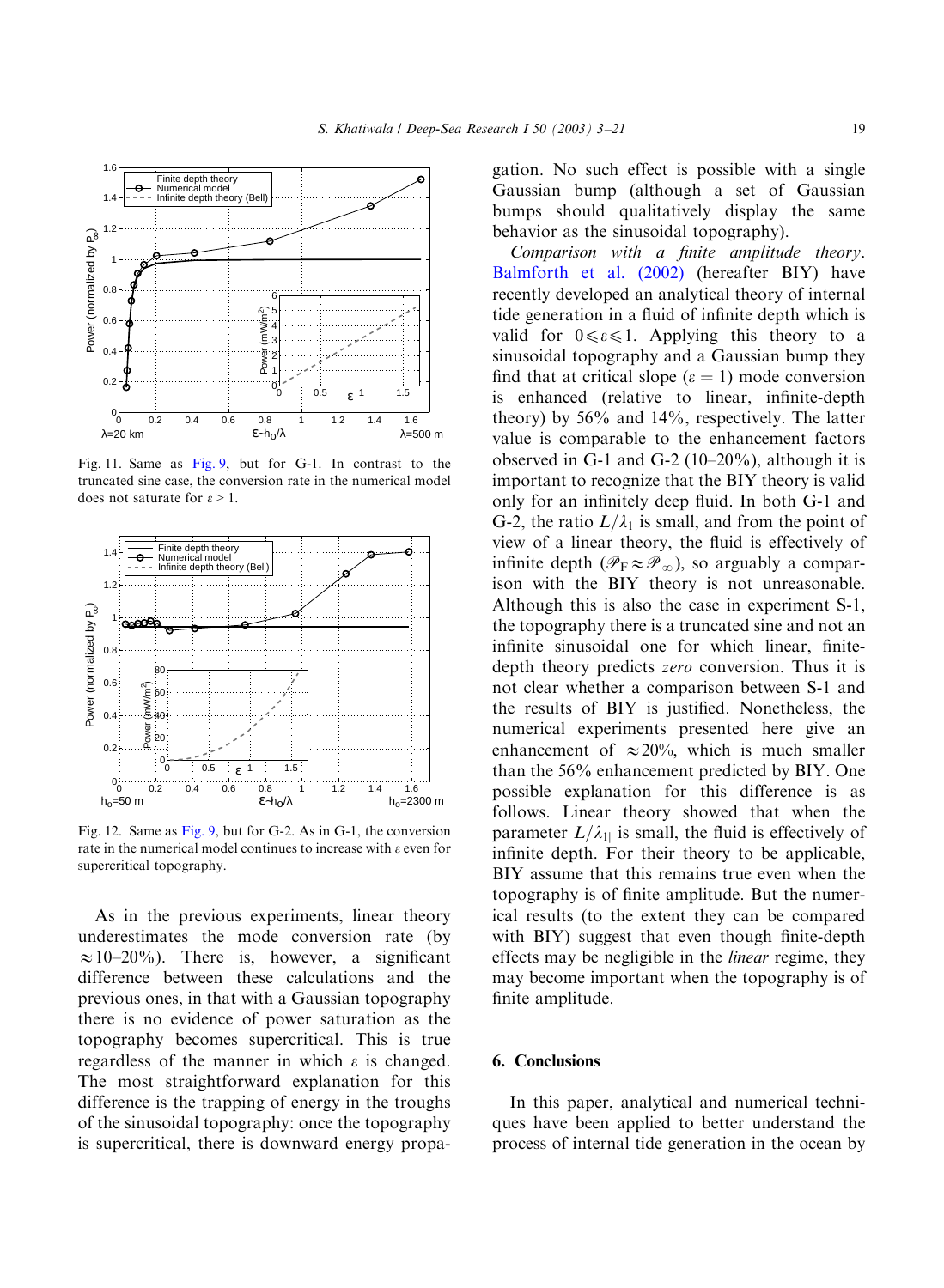the interaction of the barotropic tide with bottom topography. A new analytical theory has been developed for the generation of internal tides in an ocean of finite depth. Previous theoretical studies of internal tide generation in the ocean have often assumed that dissipation processes are sufficiently strong to justify treating the ocean as a fluid of infinite depth [\(Bell, 1975b](#page-18-0)). Mathematically, this is equivalent to applying an upper radiation BC. However, recent observations indicate that reflection of wave energy from the upper surface is significant, and therefore treating the ocean as a fluid of infinite depth is not always justified. I have shown here that the presence of an upper reflecting surface can significantly reduce, relative to the infinite-depth theory of  $(Bell 1975a)$  $(Bell 1975a)$ , the rate of transfer of barotropic tidal energy into the internal wave field. This reduction is particularly large for extended topographic features.

I have also compared the power input predicted by linear theory with the conversion rate diagnosed in a nonhydrostatic, nonlinear, hydrodynamic model. Two model topographies, a truncated sine and a Gaussian bump, are used to explore the internal tide response. There is good agreement between the theory and model for small values of the steepness parameter  $\varepsilon$  for which the theory is formally valid. As  $\varepsilon$  becomes O(1), linear theory underestimates the power by an increasing amount, although the theory still provides reasonably accurate estimates of mode conversion. As the topography becomes supercritical, the power saturates for the truncated sine topography, but not the Gaussian bump.

#### Acknowledgements

I would like to thank Carl Wunsch, Sonya Legg, and Kurt Polzin for innumerable discussion on internal waves and for making many helpful comments on the manuscript. Joe Pedlosky patiently advised on various mathematical issues. I am grateful to Alistair Adcroft and Jean-Michel Campin for their assistance with the numerical calculations. Discussions with Bill Young and Lou St. Laurent and the comments of 3 anonymous referees helped improve the text. This work was supported by a William Z. Leavitt Postdoctoral Fellowship at MIT.

# Appendix A. Implementation of radiation boundary conditions

The implementation of the radiation BCs is based on that proposed by [Orlanski \(1976\)](#page-18-0). Consider a variable  $\phi$  governed by the hyperbolic equation

$$
\frac{\partial \phi}{\partial t} + C \frac{\partial \phi}{\partial x} = 0, \tag{A.1}
$$

where  $C$  is the phase speed. Eq.  $(A,1)$  carries information about  $\phi$  in the  $+x$  direction if  $C > 0$ and the  $-x$  direction if  $C < 0$ . The waves we are numerically modeling are much more complicated and in general their dispersion properties are not known either. To practically implement the Sommerfeld radiation condition, [Orlanski \(1976\)](#page-18-0) proposed using an equation of the form (A.1) to predict the value of model variables on open boundaries. The phase speed,  $C$ , is different for each variable and is to be diagnosed from the tendency and spatial gradients of the model fields as

$$
C_{\phi} = \frac{-\partial \phi / \partial t}{\partial \phi / \partial x}.
$$

Given a  $C_{\phi}$ , Eq. (A.1) can be used to prognostically determine values on the open boundary.

The actual numerical implementation of the above ideas must be consistent with the specific time-stepping scheme used in the model. In the MIT GCM, this is a 2d order Adams–Bashforth scheme (AB-II). As example, I give the discretization for an eastern open boundary (a subscript is the zonal index; a superscript the time step). For each grid point along the eastern boundary in the meridional and vertical directions we have

$$
C_{B-1}^{n} = \frac{-\left[\phi_{B-1}^{n} - \phi_{B-1}^{n-1}\right]}{\left[a_{1}\left(\phi_{B-1}^{n-1} - \phi_{B-2}^{n-1}\right) + a_{2}\left(\phi_{B-1}^{n-2} - \phi_{B-2}^{n-2}\right)\right] \Delta t},
$$

where  $B$  is the boundary grid point,  $\Delta x$  the horizontal resolution and  $\Delta t$  the time step,  $a_1 =$  $1.5 + \varepsilon$  and  $a_2 = -0.5 - \varepsilon$  are AB-II coefficients ( $\varepsilon$  is a small number). For stability reasons,  $C_{\phi}$  is not allowed to exceed the value  $0.5\Delta x/\Delta t$ . (The